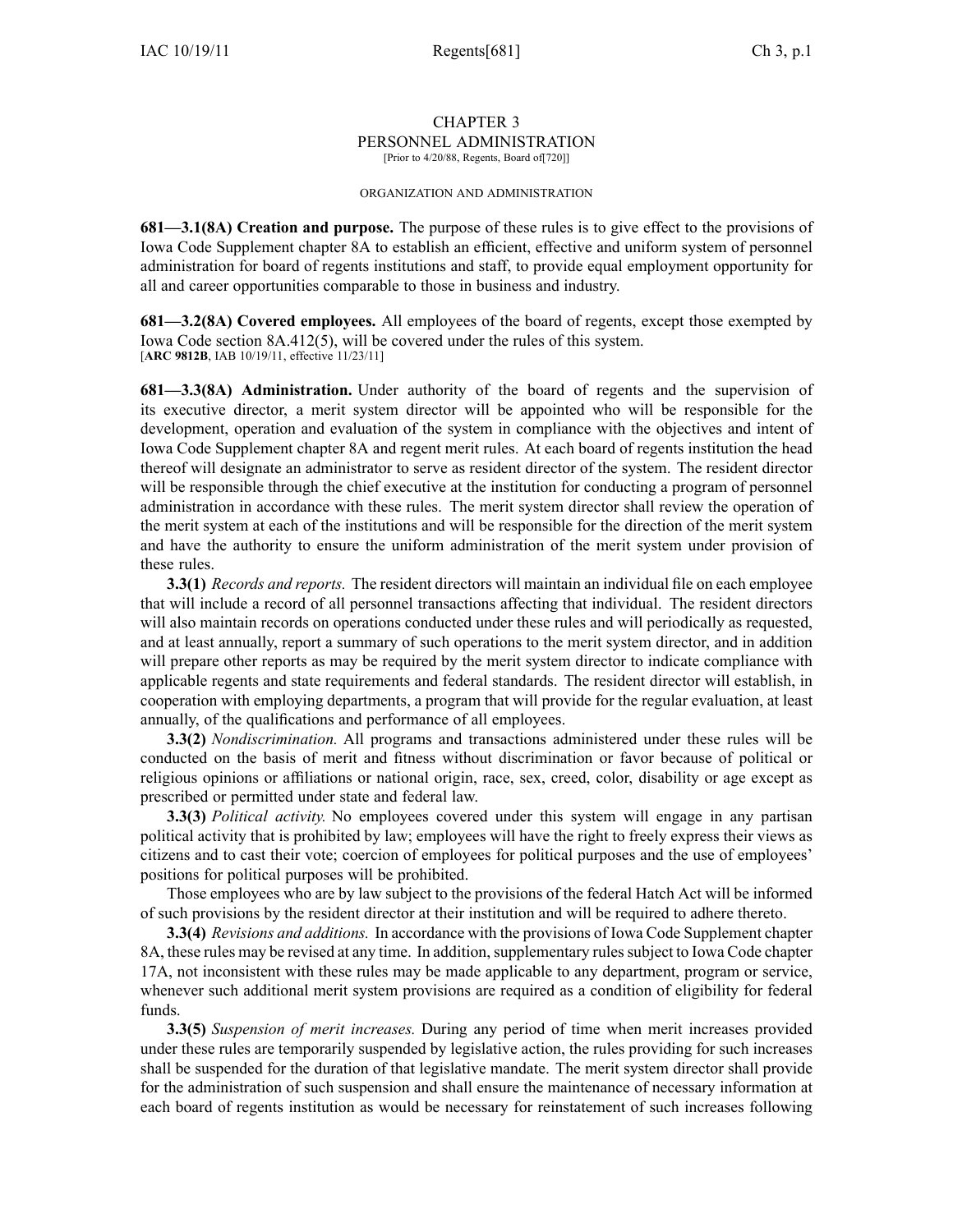the temporary suspension. Reinstatement of such increases shall be authorized by the board upon the recommendation of the merit system director and may include <sup>a</sup> delay in increases to promote equity among employees. Any such delay, however, cannot exceed one year and must be applied uniformly throughout the system to all employees with like seniority in the system, or in classification of position, or other specified categorization.

This rule is intended to implement Iowa Code section 262.9.

[Filed 7/12/71; amended 7/17/72, 8/17/73] [Filed 11/19/75, Notice 10/6/75—published 12/15/75, effective 1/19/76] [Filed 4/4/77, Notice 2/23/77—published 4/20/77, effective 5/25/77] [Filed emergency 6/29/78—published 7/26/78, effective 7/1/78] [Filed emergency 6/29/81—published 7/22/81, effective 7/1/81] [Filed emergency 6/15/84—published 7/4/84, effective 7/1/84] [Filed without Notice 8/21/85—published 9/11/85, effective 10/16/85] [Filed 3/29/88, Notice 2/10/88—published 4/20/88, effective 5/25/88] [Filed 5/19/95, Notice 4/12/95—published 6/7/95, effective 7/12/95] [Filed 7/24/95, Notice 6/7/95—published 8/16/95, effective 9/20/95] [Filed 5/23/02, Notice 4/3/02—published 6/12/02, effective 7/17/02] [Filed 9/24/04, Notice 7/21/04—published 10/13/04, effective 11/17/04] [Filed ARC 9812B (Notice ARC 9597B, IAB 7/13/11), IAB 10/19/11, effective 11/23/11]

**681—3.4** to **3.13** Reserved.

### **DEFINITIONS**

# **681—3.14(8A) Definitions.**

*"Active service"* is <sup>a</sup> period of paid employment performing the duties of the position.

*"Advanced starting rate"* is <sup>a</sup> rate on the pay grade which is greater than the minimum rate of the pay grade for <sup>a</sup> specific class as provided for in the approved pay plan.

*"Base pay"* means the employee's rate of pay exclusive of extra pay such as lead worker pay, pay for shift differential, pay for special assignment, on-call pay, call back pay, or any other incentive premium pay.

*"Certification"* means the referral of qualified applicants from an eligibility register to <sup>a</sup> department for the purpose of making <sup>a</sup> selection in accordance with these rules.

*"Class"* means one or more positions, which are sufficiently similar in duties and responsibilities, that each position in the group can be given the same job title and require the same minimum qualifications as to education and experience, and that the same schedule of pay can be applied with equity to all positions in the class under the same or substantially the same employment conditions.

*"Classification appeal"* is the act of contesting the classification or reclassification of <sup>a</sup> position as determined by the merit system director after <sup>a</sup> review of the duties and responsibilities of the position.

*"Classification review"* is the process initiated by <sup>a</sup> permanen<sup>t</sup> employee or department head requesting review of the classification of the employee's position.

*"Classify"* means to make the original assignment of <sup>a</sup> position to an appropriate class on the basis of the duties and responsibilities assigned and to be performed.

*"Days"* means working days unless designated otherwise.

*"Demotion"* means <sup>a</sup> change of an employee from <sup>a</sup> position in <sup>a</sup> given classification to <sup>a</sup> position in <sup>a</sup> classification having <sup>a</sup> lower pay grade. Demotion may be voluntary, involuntary, or result from <sup>a</sup> reclassification of <sup>a</sup> position.

*"Eligibility lists"* are lists of the names of qualified applicants for <sup>a</sup> particular class.

*"Eligibility register"* consists of the names of the applicants from the appropriate eligibility list who are certified for <sup>a</sup> specific vacancy.

*"Examination"* is the screening of applicants.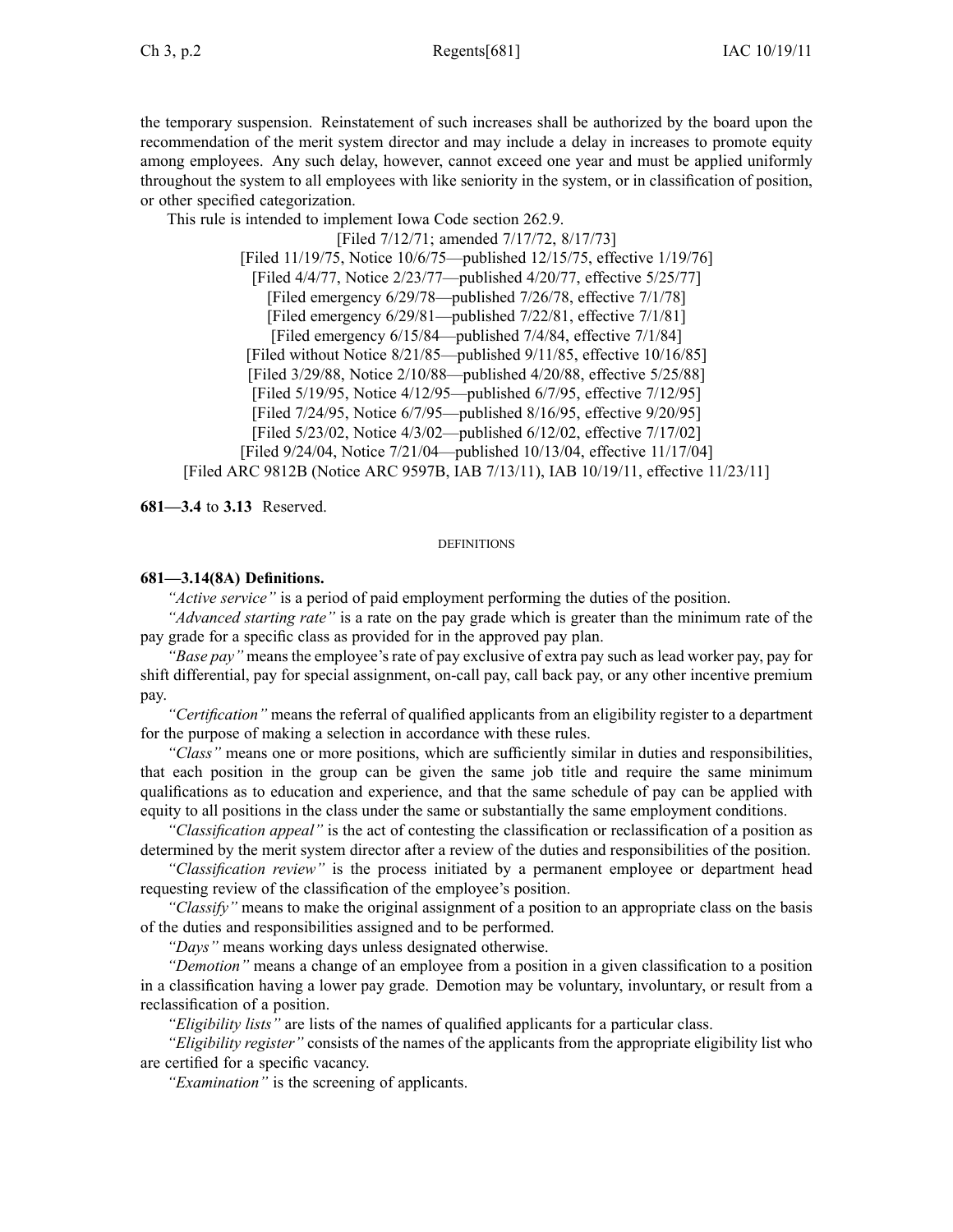*"Grievance"* is <sup>a</sup> dispute or complaint concerning the interpretation or application of merit system or institutional rules governing terms of employment and working conditions.

*"Lateral transfer"* means <sup>a</sup> change from <sup>a</sup> position in one class to <sup>a</sup> different position in the same class or another class in the same pay grade.

*"Maximum rate"* is the final value of the pay grade to which <sup>a</sup> classification is assigned. A "red-circled" rate is above the maximum.

*"Minimum rate"* is the minimum value of the pay grade to which <sup>a</sup> classification is assigned. It is less than an "advanced starting rate."

*"Pay grade"* or *"grade"* isthe numerical designation on the pay schedule to which individual classes are assigned.

*"Permanent employee"* is an employee who has completed the initial probationary period and thereby acquired permanen<sup>t</sup> status in accordance with the rules of the system.

*"Position"* means <sup>a</sup> group of specific duties, tasks and responsibilities assigned to be performed by one employee. A position may be 12-month or less, full-time or part-time, temporary or permanent, occupied or vacant.

*"Probationary period"* is <sup>a</sup> six-month period to determine an employee's fitness for the position. A probationary period is required for an original appointment, reinstatement, reemployment to <sup>a</sup> class not previously held, promotion, voluntary demotion out of series or lateral transfer out of class.

*"Promotion"* means <sup>a</sup> change in status of <sup>a</sup> permanen<sup>t</sup> classified employee from <sup>a</sup> position in <sup>a</sup> classification to another position in <sup>a</sup> classification having <sup>a</sup> higher pay grade.

*"Reclassify"* means to make <sup>a</sup> change in the classification of <sup>a</sup> position by raising it to <sup>a</sup> higher, reducing it to <sup>a</sup> lower, or moving it to another class of the same level on the basis of significant changes in the kind or difficulty of the tasks, duties, and responsibilities in such position, or because of an amendment to the classification plan, and officially assigning to that position the class title for such appropriate class.

*"Reduction in force"* is <sup>a</sup> layoff resulting from <sup>a</sup> shortage of funds or work, <sup>a</sup> material change in duties or organization or abolishment of one or more positions.

*"Reemployment"* is the reappointment of an employee from <sup>a</sup> reemployment register. An employee may be placed on <sup>a</sup> reemployment register as <sup>a</sup> result of (1) layoff or voluntary demotion in lieu of layoff, or (2) medically related disability leave and exhaustion of vacation and medically related disability leave credits, or (3) failure to pass <sup>a</sup> subsequent probationary period on <sup>a</sup> promotion, lateral transfer out of class, or demotion out of series.

*"Reinstatement"* is the reappointment of <sup>a</sup> permanen<sup>t</sup> employee who has resigned in good standing.

*"Resident director"* is the person appointed by the head of each regents institution to administer the merit system rules at that institution.

*"Step"* is the value established through the collective bargaining process or by the merit system director for the purposes of applying the rules on compensation and the setting of advanced starting rates.

*"Suspension"* is an enforced leave of absence with or without pay for purposes of conducting an investigation or as <sup>a</sup> disciplinary measure.

> [Filed 6/14/72; amended 8/15/74] [Filed 4/4/77, Notice 2/23/77—published 4/20/77, effective 5/25/77] [Filed emergency 6/29/78—published 7/26/78, effective 7/1/78] [Filed emergency 12/29/80—published 1/21/81, effective 1/2/81] [Filed emergency 6/29/81—published 7/22/81, effective 7/1/81] [Filed emergency 6/3/82—published 6/23/82, effective 7/1/82] [Filed 8/20/82, Notice 6/23/82—published 9/15/82, effective 10/20/82] [Filed 9/23/83, Notice 8/3/83—published 10/12/83, effective 11/16/83] [Filed without Notice 8/21/85—published 9/11/85, effective 10/16/85] [Filed 3/29/88, Notice 2/10/88—published 4/20/88, effective 5/25/88] [Filed 9/29/89, Notice 7/26/89—published 10/18/89, effective 11/22/89] [Filed 7/24/95, Notice 6/7/95—published 8/16/95, effective 9/20/95\*]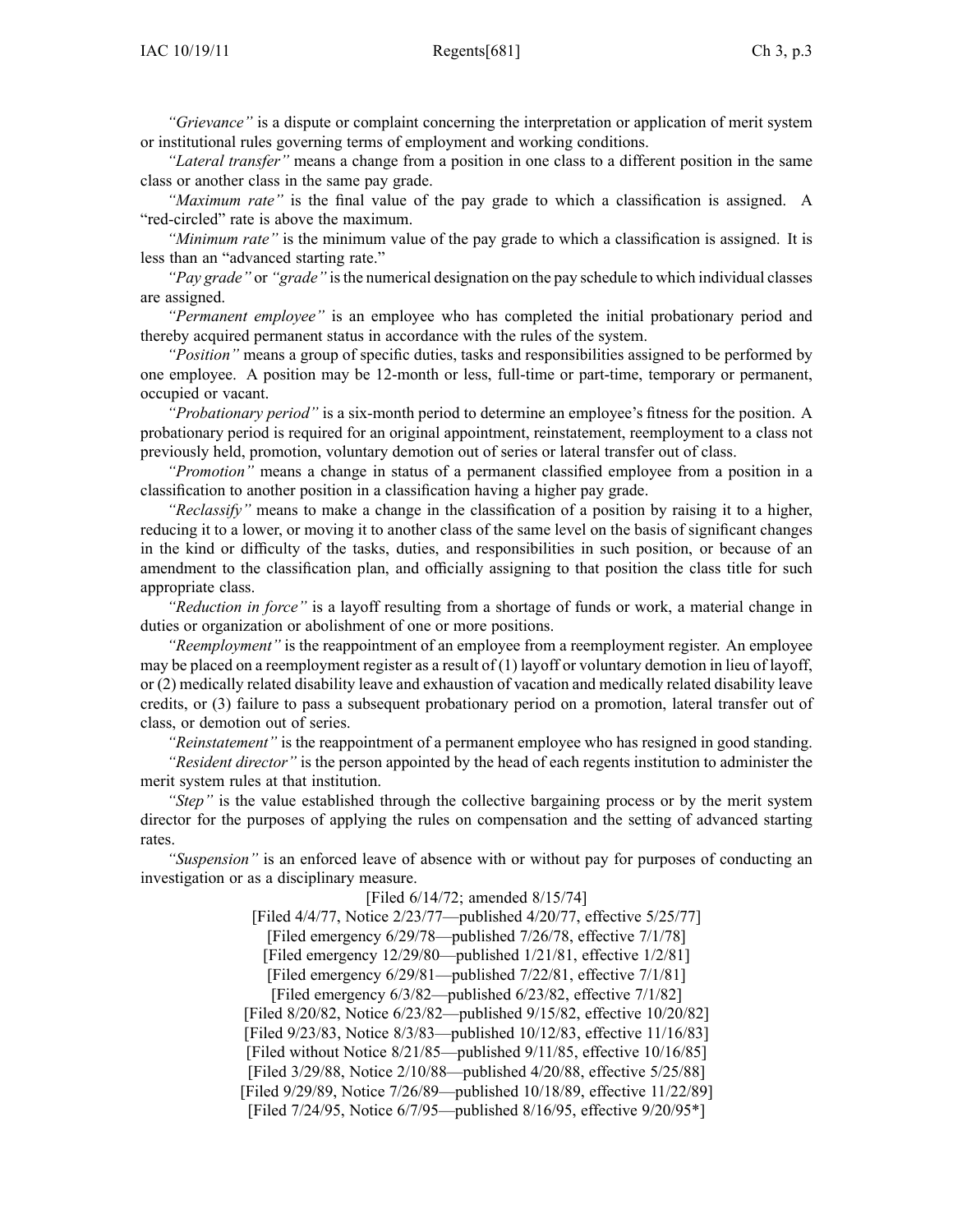[Filed 5/23/02, Notice 4/3/02—published 6/12/02, effective 7/17/02] [Filed 9/24/04, Notice 7/21/04—published 10/13/04, effective 11/17/04]

\*Effective date of 9/20/95 for definition of "Probationary period" delayed 70 days by the Administrative Rules Review Committee at its meeting held September 13, 1995. Delay lifted by this Committee November 13, 1995, effective November 14, 1995.

**681—3.15** to **3.24** Reserved.

### CLASSIFICATION

**681—3.25(8A) Preparation and maintenance of the classification plan.** The merit system director, in consultation with the resident directors and subject to the approval of the board of regents, shall develop and maintain <sup>a</sup> classification plan so that all positions that are substantially similar and comparable in regard to the kind and difficulty of work and the level of responsibility are included in the same class, so that the same minimum qualifications are required for all positions in the same class (except as provided in  $3.69(2)$ ), so that the same pay schedule may be equitably applied (except for geographical differences) to all positions in the class. For each class the plan will include <sup>a</sup> class title, <sup>a</sup> definition of the job, examples of the kind of work performed, statements of knowledges, skills and abilities, and the minimum qualifications for the class.

**681—3.26(8A) Administration of the classification plan.** The merit system director will direct the uniform administration of the classification plan. Resident directors may recommend classifications and reclassifications. Employing departments and employees may appeal classification and reclassification in accordance with 681—3.127(8A) of these rules.

The merit system director, in consultation with the resident directors and subject to the approval of the board of regents, may establish new classes and change or abolish existing classes which affect the merit system pay plan in order to meet the needs of the institutions and to properly reflect changes in work and the organization thereof. When the changes do not affect the pay plan of the merit system, the merit system director may, in consultation with the resident directors, change existing classes and reportsuch changes annually to the board of regents. When the classification of <sup>a</sup> position is changed, the incumbent will be entitled to continue service in the position provided the incumbent meets the minimum qualifications or provided the duties have not changed appreciably. If the incumbent is not eligible to continue, the incumbent may be transferred, promoted, demoted or laid off in accordance with the rules. Changes in classification will not be used to avoid other provisions of these rules relating to layoffs, promotions, demotions and dismissal.

A review of individual classifications, class series, or group of classes may be initiated by the merit system director on <sup>a</sup> systemwide basis. The administrative review shall preemp<sup>t</sup> the classification appeal procedure provided in  $681-3.127(8A)$  of these rules. Changes in the classification of positions resulting from <sup>a</sup> systemwide review shall be effective at the beginning of the next fiscal year unless the merit system director establishes an earlier date for implementation.

This rule is intended to implement Iowa Code Supplement sections 8A.412(5) and 8A.413.

[Filed 6/14/72]

[Filed 11/19/75, Notice 10/6/75—published 12/15/75, effective 1/19/76] [Filed 4/4/77, Notice 2/23/77—published 4/20/77, effective 5/25/77] [Filed 9/23/83, Notice 8/3/83—published 10/12/83, effective 11/16/83] [Filed 10/26/87, Notice 8/26/87—published 11/18/87, effective 12/23/87] [Filed 3/29/88, Notice 2/10/88—published 4/20/88, effective 5/25/88] [Filed 1/19/90, Notice 11/15/89—published 2/7/90, effective 3/14/90] [Filed 5/23/02, Notice 4/3/02—published 6/12/02, effective 7/17/02] [Filed 9/24/04, Notice 7/21/04—published 10/13/04, effective 11/17/04]

**681—3.27** to **3.36** Reserved.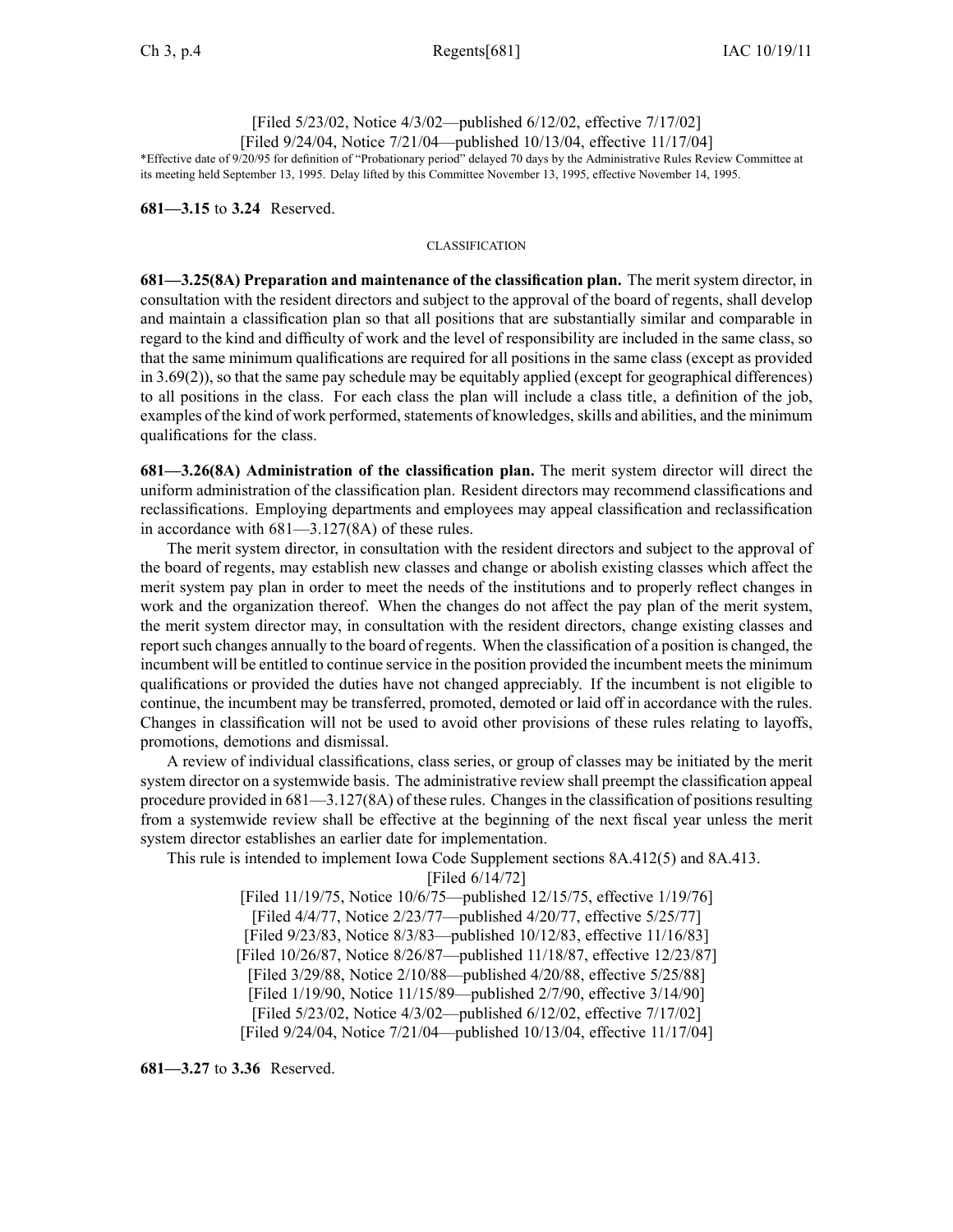### COMPENSATION PLAN

**681—3.37(8A) Preparation, content and adoption of the pay plan.** The board of regents will adopt <sup>a</sup> pay plan for all the classes established in the classification plan. The pay plan will consist of <sup>a</sup> schedule or schedules of numbered grades with minimums and maximumsfor each grade. Each class will be assigned to <sup>a</sup> pay grade. The plan will be developed to reflect the relative difficulty and responsibility of the work involved in the various classes, what is paid for similar work by other employers in the pertinent labor market, and the availability of funds with due regard to the results of <sup>a</sup> collective bargaining agreemen<sup>t</sup> negotiated under the provisions of Iowa Code chapter 20. The plan will be uniformly applicable to all regents institutions excep<sup>t</sup> for variances approved on the basis of geographical differences.

**681—3.38(8A) Review and revision of the pay plan.** At least once each year, the complete pay plan will be reviewed for revision by the board of regents in the same manner and following the same procedure stated in 681—3.37(8A). At any time, new classes may be established and other revisions may be made in the plan to reflect proper relationships and to facilitate recruitment and retention. Such changes will be effective after approval by the board of regents and other authority as required by law.

**681—3.39(8A) Administration of the pay plan.** Within the provisions of these rules, the pay plan will be uniformly administered by the resident directors under the direction of the merit system director for all classes in the system. Except as otherwise provided in these rules and in the pay plan, all employees will be paid between the minimum and maximum of the pay grade to which the employee's class is assigned and such pay will constitute the total cash remuneration the employee receives for the employee's work in that position. Perquisites such as subsistence and maintenance allowances will be considered <sup>a</sup> par<sup>t</sup> of pay and the value of such will be deducted from an employee's rate of pay. Any employee who is approved for participation in <sup>a</sup> phased retirement program as provided for by state law and regen<sup>t</sup> policy shall have the salary provided under these rules adjusted as specified by such law and regen<sup>t</sup> policy.

**3.39(1)** *Entrance salaries.* The entrance salary for an employee in any position under this system will be the minimum salary of the pay grade to which that class is assigned or in accordance with the approved pay plan, excep<sup>t</sup> as provided for the following:

*a. Appointment based on <sup>a</sup> scarcity of qualified applicants.* At the reques<sup>t</sup> of an institution and on the basis of economic or employment conditions which make it difficult or impossible to recruit at the minimum rate of the pay grade to which <sup>a</sup> class of position is assigned, <sup>a</sup> resident director, subject to approval by the merit system director, may authorize for <sup>a</sup> designated period of time recruitment for that class at <sup>a</sup> rate higher than the minimum. Where such <sup>a</sup> higher entrance rate is authorized all employees in the same class and in the same geographical area, who are earning less than the higher entrance rate, will be increased to that higher rate.

*b. Appointment based on exceptional qualifications.* Employees whose qualifications substantially exceed the minimum required for the class or who possess outstanding experience relative to the demands of the position may, at the reques<sup>t</sup> of an employing department, be appointed at <sup>a</sup> rate higher than the minimum, provided that the pay of all other employees with similar qualifications working under the same conditions at the same institution are raised to that higher rate. Such appointments must be approved by the resident director and reported to the merit system director. Such appointments which necessitate the adjustment of the salaries of employees other than the appointee will, in addition, be reported to the merit system director.

Increases authorized and granted to other employees as the result of appointments based on the scarcity of qualified applicants, 3.39(1)*"a,"* or appointments based on exceptional qualifications, 3.39(1)*"b,"* will establish new merit review dates for affected employees.

*c. Appointments based on prior service at the institution.* Employees who were employed by an appointing institution in <sup>a</sup> nonmerit system position and who performed duties of the same character and responsibility as the merit class to which they are being appointed may be paid at <sup>a</sup> rate higher than the minimum reflecting prior service in <sup>a</sup> comparable position. Such appointments must be approved by the resident director and reported to the merit system director.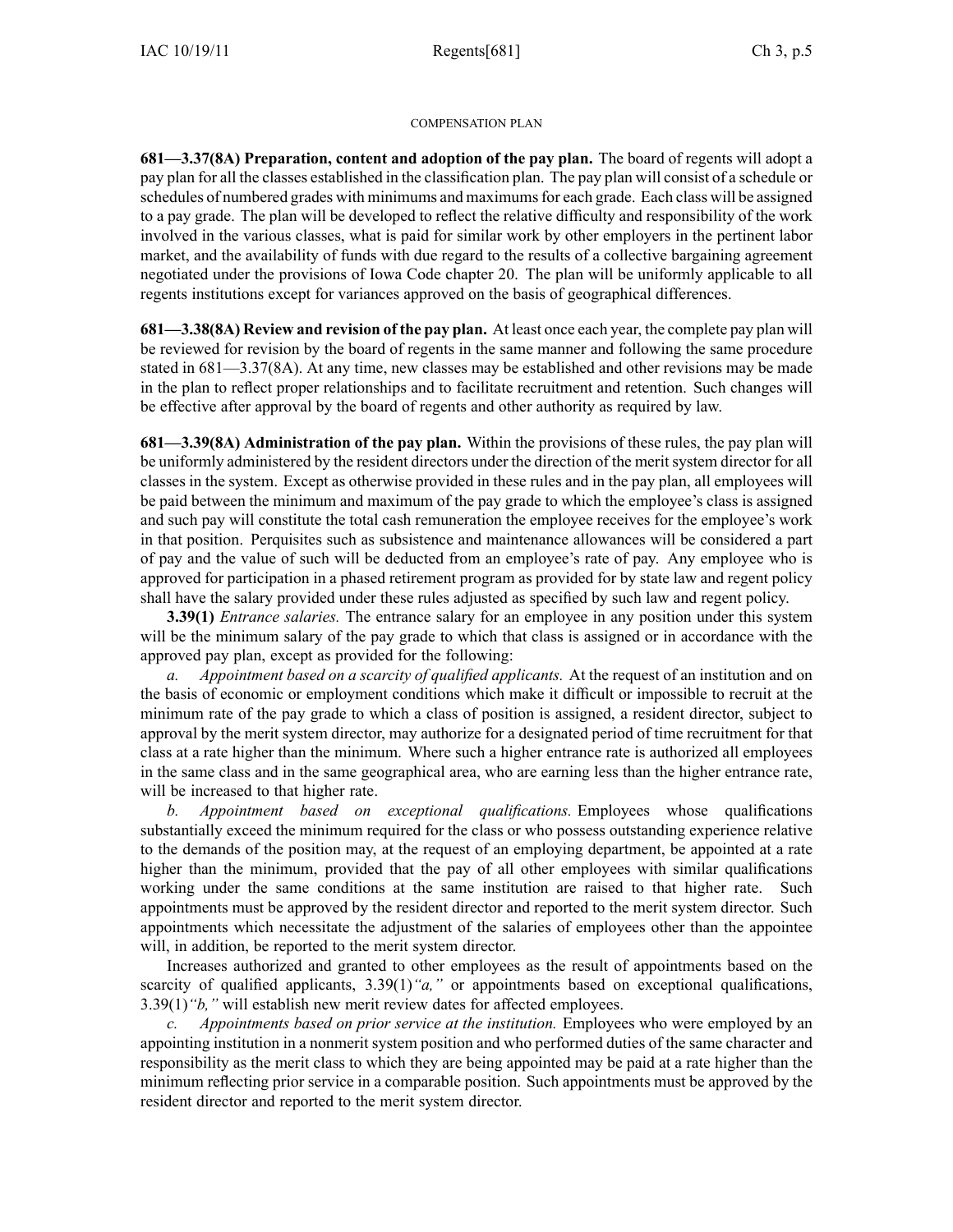**3.39(2)** *Merit increases.* Permanent and probationary employees will be eligible for <sup>a</sup> merit increase following one year of satisfactory performance in their assigned classification with the exception that permanen<sup>t</sup> and probationary employees paid at the minimum of <sup>a</sup> pay grade will be eligible for <sup>a</sup> merit increase upon completion of 6 months of satisfactory service in their assigned classifications and every  $12$ months thereafter. No merit increase will be granted above the maximum of the pay grade. The period of satisfactory performance will be measured from the last merit review date if such <sup>a</sup> date has been established. Merit increases in pay will not be made retroactively, but may be denied or deferred by the employing department on the basis of work performance. Employees whose merit increases are denied or deferred will, prior to the scheduled effective date of increase, be informed of such action by <sup>a</sup> written statement from their employing department which specifies the reason for the denial or deferral. Denials or deferrals of <sup>a</sup> merit increase for six months or less for reason of unsatisfactory work performance will not result in the establishment of <sup>a</sup> revised merit review date.

Deferrals resulting from leaves of absence without pay or layoff exceeding 30 calendar days will cause <sup>a</sup> change of the merit review date equal to the time away from work.

**3.39(3)** *Pay on promotion.* An employee who is promoted will be moved to the minimum rate of the new grade, or to <sup>a</sup> higher rate on the new grade which provides an adjustment that is the salary equivalent of one step higher than the employee's presen<sup>t</sup> base pay. In no event will the adjustment result in pay above the maximum of the new grade.

If the promotion involves movement to <sup>a</sup> new grade that is three or more grades higher than the employee's presen<sup>t</sup> grade, the resident director may approve, on written reques<sup>t</sup> from the employing department, an increase that is equivalent to the value of two steps higher than the employee's presen<sup>t</sup> base pay.

For the purpose of calculating the promotional increase, any extra pay such as shift differential pay, pay for special assignment, on-call pay, pay for overtime, or pay for call back shall be excluded as par<sup>t</sup> of the employee's presen<sup>t</sup> base pay. The merit review date will be computed from the effective date of promotion and in accordance with 3.39(2). Pay on promotion in accordance with the provisions of subrule 3.39(1), paragraph *"b,"* may be authorized by <sup>a</sup> resident director and will be reported to the merit system director.

**3.39(4)** *Pay on demotion.* Upon recommendation by the department head, and with the prior approval of the resident director, the pay of an employee who is demoted will be set at any rate within the new pay grade that does not exceed the rate at which the employee was paid in the position from which the employee was demoted. Merit review date will not change.

If the salary of an employee who is demoted as the result of the reclassification of the employee's position exceeds the maximum salary of the pay range to which the new classification is assigned, at the discretion of the employing department and with the approval of the resident director, the salary may be "red-circled" for <sup>a</sup> period not to exceed one year. An extension not to exceed one additional year may be approved by the merit system director.

If an employee accepts voluntary demotion in lieu of layoff, the salary shall be retained providing funding is available. In no event will the salary exceed the maximum of the new pay grade.

**3.39(5)** *Pay on reinstatement, reemployment or return from leave.*

*a.* An employee who is reinstated will be paid at <sup>a</sup> rate no greater than what the employee was last paid and between the minimum and maximum of the pay grade. An employee who is returned to <sup>a</sup> merit system position from <sup>a</sup> professional position, will be paid in accordance with subrule 3.39(4), pay on demotion. The date of reinstatement will be the merit review date.

*b.* An employee who is reemployed to the previously occupied class will be paid at <sup>a</sup> rate no greater than what the employee was last paid and between the minimum and maximum of the pay grade. When <sup>a</sup> merit increase has been granted to an employee in <sup>a</sup> position taken through voluntary demotion in lieu of layoff and the merit increase results in <sup>a</sup> higher rate of pay than last paid to the employee prior to the voluntary demotion in lieu of layoff, the employee may be reemployed to the previously occupied class with the higher rate of pay. Reemployment to the previously occupied class from <sup>a</sup> position taken as <sup>a</sup> voluntary demotion in lieu of layoff will not be considered <sup>a</sup> promotion. The merit review date will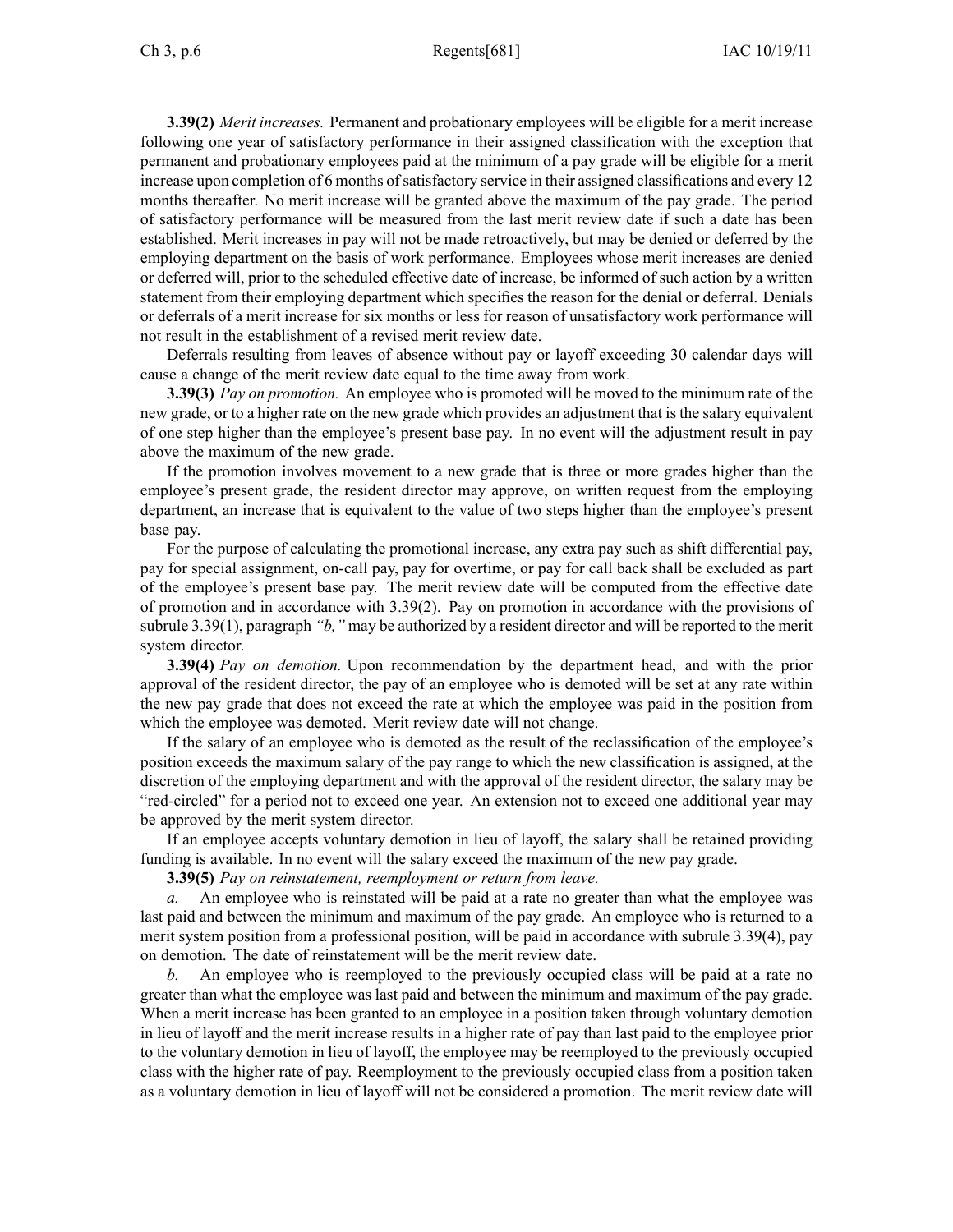not change as <sup>a</sup> result of the voluntary demotion in lieu of layoff, nor as <sup>a</sup> result of reemployment to the previously occupied class from <sup>a</sup> position taken as <sup>a</sup> voluntary demotion in lieu of layoff.

An employee who is reappointed to the previously occupied position or a position in the same class on conclusion of <sup>a</sup> leave without pay will be paid in accordance with the provisions concerning pay on reemployment as provided above.

**3.39(6)** *Pay for special assignment.* Provided an employee is granted special assignment in accordance with 3.102(2) of these rules the employee will be paid for the duration of such assignment consistent with:

*a.* 3.39(3) Pay on promotion if assigned to <sup>a</sup> class having <sup>a</sup> higher pay grade;

*b.* 3.39(7) Pay on transfer if assigned to <sup>a</sup> class having the same pay grade;

*c.* The presen<sup>t</sup> base pay if assigned to <sup>a</sup> class having <sup>a</sup> lower pay grade.

**3.39(7)** *Pay on lateral transfer.*

*a.* Employees who are transferred from one position to another position in the same class shall receive no adjustment in base pay;

*b.* Employees who are transferred from one position to another position in <sup>a</sup> different class but in the same pay grade shall receive no adjustment in base pay excep<sup>t</sup> as set forth in *"c"* and *"d"* below;

*c.* Employees who are transferred from one class with <sup>a</sup> lower or no advanced starting rate to <sup>a</sup> class with <sup>a</sup> higher advanced starting rate shall receive:

(1) An adjustment to the higher advanced starting rate if the base pay prior to lateral transfer is less than the higher advanced starting rate. When the base pay adjustment is the salary equivalent of the value of <sup>a</sup> step or greater, an adjustment in merit review date will result and be computed from the effective date of lateral transfer and in accordance with 3.39(2); or

(2) There will be no adjustment in base pay if the employee's base pay prior to lateral transfer is not less than the higher advanced starting rate.

Employees who are transferred from one position in a class with a higher advanced starting rate to <sup>a</sup> position in <sup>a</sup> class in the same pay grade but with <sup>a</sup> lower or no advanced starting rate shall be paid in accordance with subrule 3.39(4), pay on demotion.

*e.* In no case may an employee be paid below the minimum or above the maximum for <sup>a</sup> classification.

**3.39(8)** *Pay upon change in pay grade of class.* If the class is revised and reassigned to <sup>a</sup> higher pay grade, subrule 3.39(3), pay on promotion, will apply.

If the class is revised and reassigned to <sup>a</sup> lower pay grade, subrule 3.39(4), pay on demotion, will apply.

**3.39(9)** *Pay for part-time employment.* Pay for part-time employment will be proportionately equivalent to the rate for full-time employment.

**3.39(10)** *Pay for exceptional performance.* An employee may be given pay for exceptional performance, not to exceed 5 percen<sup>t</sup> of an employee's current annual salary, at the written reques<sup>t</sup> of the employee's department head with appropriate administrative approval and the prior approval of the resident director. The reques<sup>t</sup> will describe the nature of the exceptional job performance for which additional pay is requested, indicate the amount proposed, and specify the source of funds. The award may be based on sustained superior performance or an exceptional achievement or contribution during the period since the employee's last performance review. To qualify for an exceptional performance award, an employee must have <sup>a</sup> cumulative performance evaluation exceeding standards and have no individual rating below satisfactory. Payment will be made as <sup>a</sup> lump sum award and will not change the employee's established salary rate. No employee will be eligible for more than one award <sup>a</sup> year.

**3.39(11)** *Pay for call back.* Employees who are called back to work after completing their regular work schedule will be paid for <sup>a</sup> minimum period of three hours, regardless of the time worked. Employees who are called back and work in excess of three hours will be paid the actual time worked.

**3.39(12)** *Pay for lead worker status.* On reques<sup>t</sup> of an employing department and with approval of the resident director, an employee who is assigned and performs limited supervisory duties (such as distributing work assignments, maintaining <sup>a</sup> balanced workload within <sup>a</sup> group, and keeping attendance and work records) in addition to regular duties, may be designated as lead worker in the classification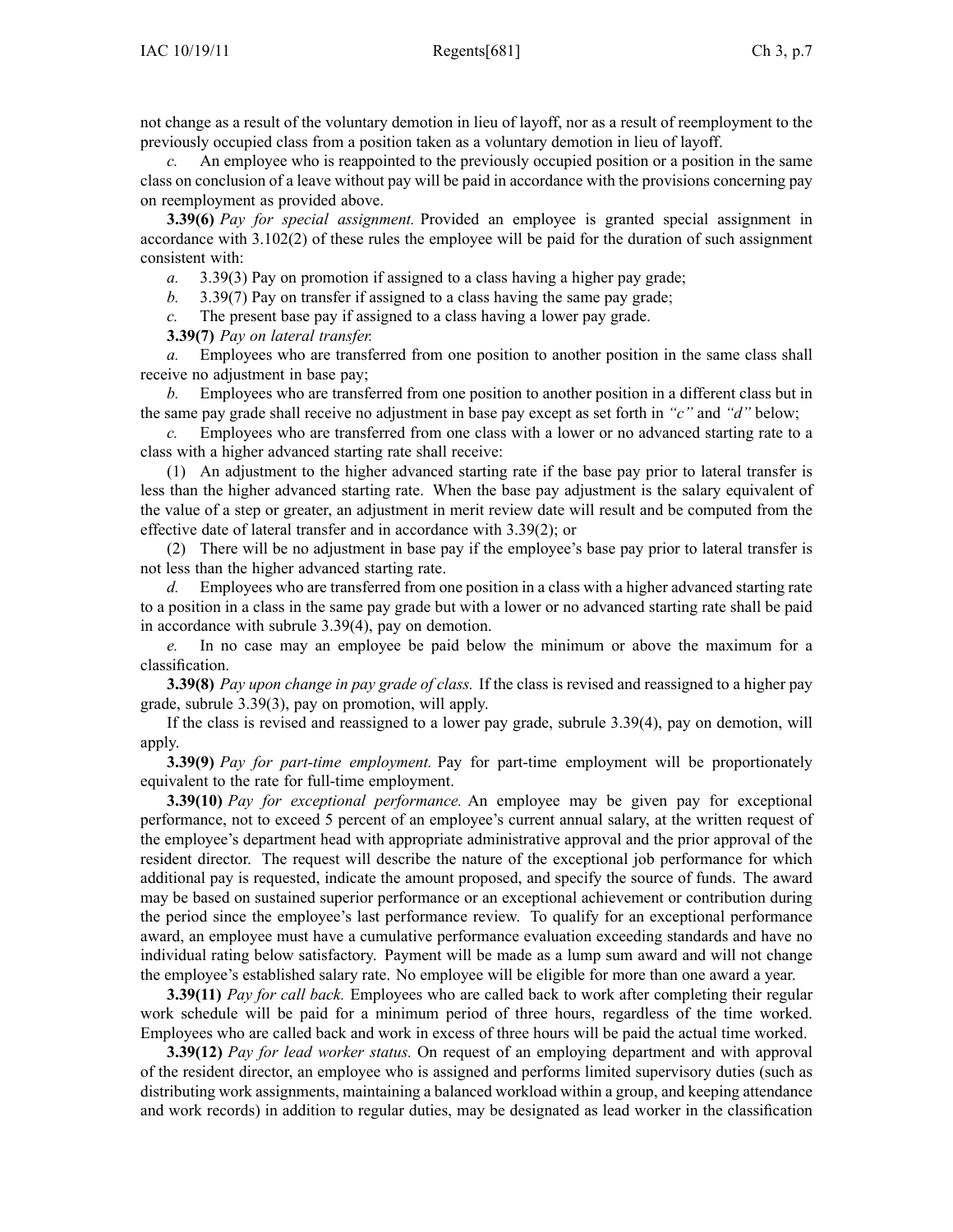assigned, and paid during the period of such designation the employee's base salary plus the equivalent of one step.

**3.39(13)** *Pay for trainees and apprentices.* The schedule of wages for trainees and apprentices will consist of <sup>a</sup> step in the pay matrix for every year of training required. Each employee whose performance is satisfactory as determined by the employing department will progress one-half step every six months from the first step of the schedule to the entrance rate established for the journey class at the completion of time established for training or apprenticeship.

**3.39(14)** *Pay for returning veterans.* Veterans who return from military leave will have their pay set at the rate they would have attained had they continued in service at the regen<sup>t</sup> institution from which they took military leave.

**3.39(15)** Reserved.

**3.39(16)** *Payment of <sup>a</sup> shift differential.* All employees will be paid <sup>a</sup> shift differential for any shift of which four or more hours occur between 6 p.m. and midnight and <sup>a</sup> shift differential for any shift of which four or more hours occur between midnight and 6 a.m. The amount of the shift differential paid shall be determined by the merit system director.

**3.39(17)** *Pay for time on-call.* At the reques<sup>t</sup> of the employer, employees who are off duty and free to engage in their own pursuits shall be considered on-call, provided (a) that they leave word with the employer where to be reached if needed, and (b) that they are able to repor<sup>t</sup> ready for work within <sup>a</sup> specified time after being contacted by the employer. The rate for on-call pay shall be determined by the merit system director.

**3.39(18)** *Pay on reclassification of position.* If <sup>a</sup> position is reclassified, the incumbent's pay will be fixed in accordance with the rules governing pay on demotion, reemployment, transfer, or promotion, whichever is applicable.

This rule is intended to implement Iowa Code Supplement section 8A.413.

[Filed 6/14/72; amended 8/15/74, 3/11/75] [Emergency amendment filed 10/23/75—published 11/3/75, effective 10/23/75] [Filed 11/19/75, Notice 10/6/75—published 12/15/75, effective 1/19/76] [Filed 6/24/76, Notice 5/17/76—published 7/12/76, effective 8/16/76] [Filed emergency 7/26/76—published 8/9/76, effective 7/26/76] [Filed 4/4/77, Notice 2/23/77—published 4/20/77, effective 5/25/77] [Filed emergency 7/15/77—published 8/10/77, effective 7/16/77] [Filed emergency 9/12/77—published 10/5/77, effective 9/12/77] [Filed emergency 2/1/78 after Notice 10/5/77—published 2/22/78, effective 2/1/78] [Filed 2/1/78, Notice 10/19/77—published 2/22/78, effective 3/29/78] [Filed emergency 6/29/78—published 7/26/78, effective 7/1/78] [Filed 9/10/79, Notice 7/25/79—published 10/3/79, effective 11/7/79] [Filed 9/24/80, Notice 8/6/80—published 10/15/80, effective 11/19/80] [Filed emergency 6/29/81—published 7/22/81, effective 7/1/81] [Filed emergency 6/3/82—published 6/23/82, effective 7/1/82] [Filed 9/23/83, Notice 8/3/83—published 10/12/83, effective 11/16/83] [Filed 2/22/85, Notice 12/19/84—published 3/13/85, effective 4/17/85] [Filed without Notice 8/21/85—published 9/11/85, effective 10/16/85] [Filed emergency 10/2/85—published 10/23/85, effective 10/4/85] [Filed emergency 6/13/86—published 7/2/86, effective 7/1/86] [Filed 10/26/87, Notice 8/26/87—published 11/18/87, effective 12/23/87] [Filed 3/29/88, Notice 2/10/88—published 4/20/88, effective 5/25/88] [Filed 5/27/88, Notice 4/20/88—published 6/15/88, effective 7/20/88] [Filed 7/19/90, Notice 6/13/90—published 8/8/90, effective 9/12/90] [Filed 9/24/92, Notice 8/5/92—published 10/14/92, effective 11/18/92] [Filed 7/24/95, Notice 6/7/95—published 8/16/95, effective 9/20/95<sup>\*</sup>] [Filed 12/23/97, Notice 11/5/97—published 1/14/98, effective 2/18/98] [Filed 5/23/02, Notice 4/3/02—published 6/12/02, effective 7/17/02]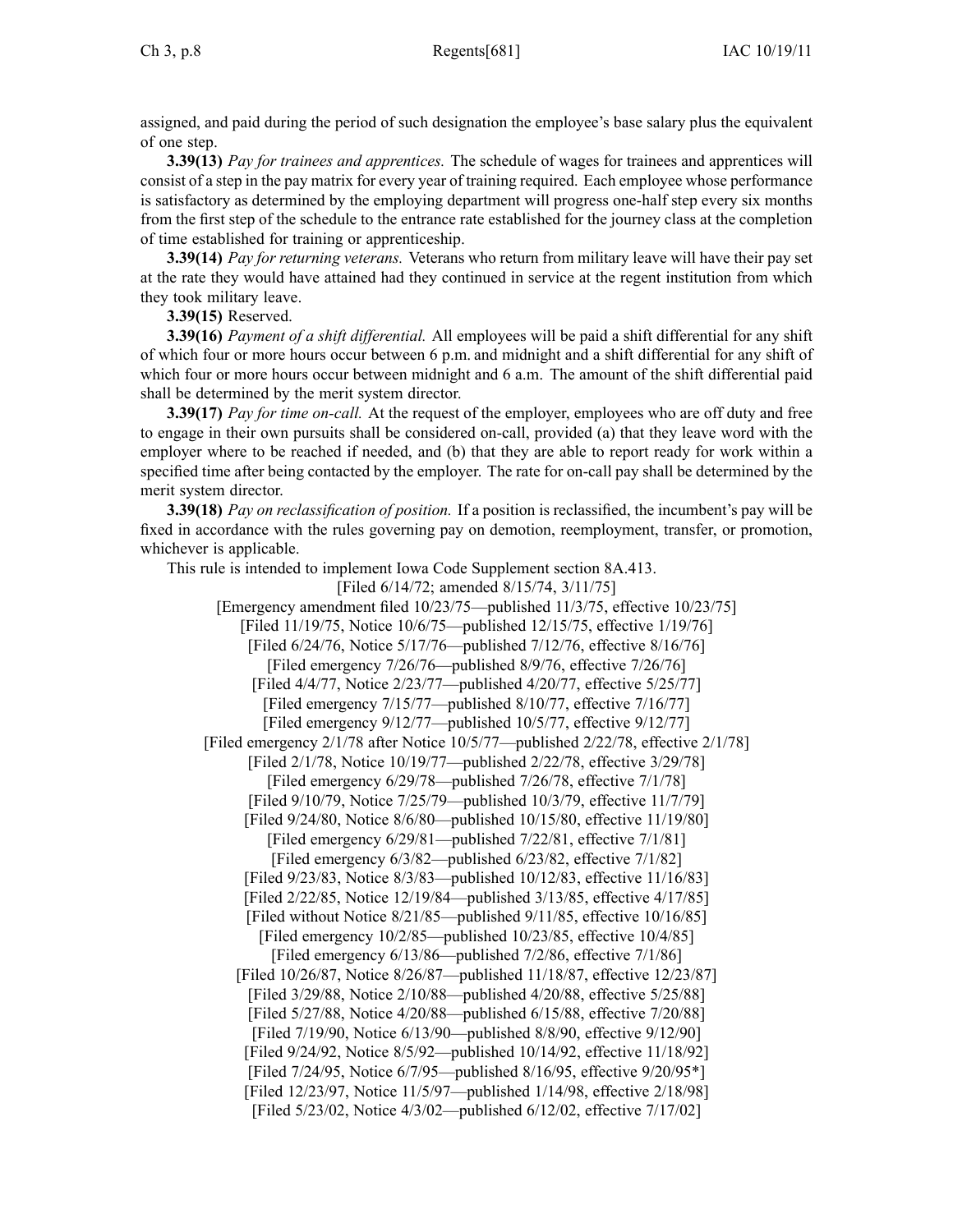# [Filed 4/23/04, Notice 3/3/04—published 5/12/04, effective 6/16/04] [Filed 9/24/04, Notice 7/21/04—published 10/13/04, effective 11/17/04]

\*Effective date of 9/20/95 on subrule 3.39(12) delayed 70 days by the Administrative Rules Review Committee at its meeting held September 13, 1995. Delay lifted by this Committee November 13, 1995, effective November 14, 1995.

**681—3.40** to **3.49** Reserved.

### APPLICATION AND EXAMINATION

**681—3.50(8A) Applications.** Applications for employment will contain no question so formed as to elicit any information prohibited by state or federal statutes, and the truth of statements made on the application will be certified by the signature of the applicant. Public announcement of vacancies will be made for ten calendar days in classifications for which applications are not accepted on <sup>a</sup> continuous basis. Persons with disabilities may reques<sup>t</sup> specific examination accommodations. Reasonable accommodations will be granted in accordance with policies established by the institution. Applications will be kept on file at the institution for <sup>a</sup> period of time to be designated by the resident director.

**681—3.51(8A) Examinations.** Examinations will be practical in nature, constructed to reveal the capacity to successfully perform the job for which the applicant is competing, and will be rated objectively.

**681—3.52(8A) Character of examinations.** Examinations may be written or oral and may include physical or performance tests, or any combination of these. Examinations may screen for such factors as education, experience, aptitude, knowledge, character, physical fitness, or other qualifications or attributes which enter into the determination of the relative fitness of applicants. The examination process must be approved by each institution's resident director.

Persons with disabilities may reques<sup>t</sup> specific examination accommodations. Reasonable accommodations will be granted in accordance with policies established by the institution.

Veterans preference shall be applied as provided by law.

**681—3.53** and **3.54** Reserved.

**681—3.55(8A) Rejection or disqualification of applicants.** The resident director may reject any applicant or, after examination, may refuse to certify any candidate if it is found that the person:

1. Does not meet the minimum required qualifications for the class;

2. Cannot perform the essential functions of the position with or without <sup>a</sup> reasonable accommodation;

- 3. Habitually uses narcotics or uses intoxicating beverages to excess;
- 4. Has made <sup>a</sup> false statement of material fact in the application;
- 5. Has information concerning the examination to which the person is not entitled;

6. Has been convicted of <sup>a</sup> crime which makesthe person unsuitable for employment in <sup>a</sup> particular class or position;

7. Has been dismissed from private or public service for <sup>a</sup> cause that would be detrimental to the regents institution employing the applicant.

A disqualified applicant will promptly be notified in writing of such action at the last-known address. A disqualified applicant may reques<sup>t</sup> review of the reason for disqualification. Such reques<sup>t</sup> will be in writing and upon receipt, the resident director will give full consideration to the reques<sup>t</sup> and notify the applicant of the resident director's decision in writing.

**681—3.56** Reserved.

[Filed 5/11/71; amended 8/17/73] [Filed 12/8/75, Notice 11/3/75—published 12/29/75, effective 2/2/76] [Filed 4/4/77, Notice 2/23/77—published 4/20/77, effective 5/25/77]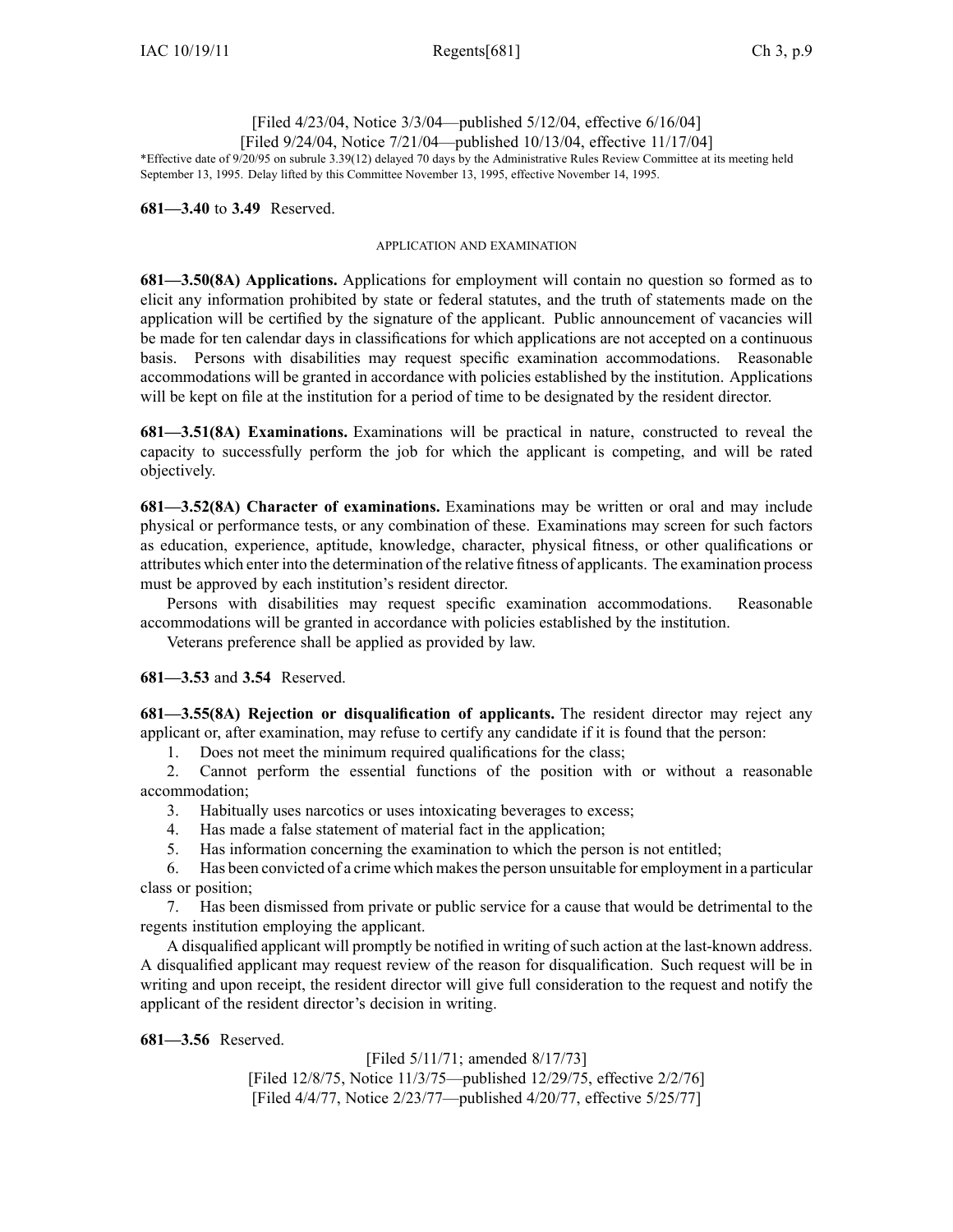[Filed emergency 6/29/78—published 7/26/78, effective 7/1/78] [Filed 9/23/83, Notice 8/3/83—published 10/12/83, effective 11/16/83] [Filed without Notice 8/21/85—published 9/11/85, effective 10/16/85] [Filed 3/29/88, Notice 2/10/88—published 4/20/88, effective 5/25/88] [Filed 3/31/88, Notice 1/27/88—published 4/20/88, effective 5/25/88] [Filed 7/24/95, Notice 6/7/95—published 8/16/95, effective 9/20/95] [Filed 5/23/02, Notice 4/3/02—published 6/12/02, effective 7/17/02] [Filed 9/24/04, Notice 7/21/04—published 10/13/04, effective 11/17/04]

**681—3.57** to **3.66** Reserved.

### CERTIFICATION AND SELECTION

**681—3.67(8A) Eligibility lists.** Three kinds of eligibility lists will be established: reemployment, employment, and promotional.

Reemployment lists will consist of the names of permanen<sup>t</sup> employees who have been laid off or demoted in lieu of layoff or who are able and qualified to return to work following <sup>a</sup> medically related disability leave, in accordance with 3.104(4)*"j"* and 681—3.143(8A) or in accordance with 3.90(4). These lists will be maintained in order by retention points calculated in accordance with the rules for reduction in force, beginning with the person with the highest number of points. Reemployment rights apply only to classes for which the employee is eligible in accordance with these rules.

Employment lists will include the names of all applicants who meet the qualifications for <sup>a</sup> classification. Employment lists will be maintained for specific classifications designated for continuous acceptance of applications in accordance with rule 681—3.50(8A). Promotional lists will consist of the names of all permanen<sup>t</sup> employees who are qualified and have requested consideration for promotion unless an employing department requests that the promotional list be limited to permanen<sup>t</sup> employees of that department.

**3.67(1)** *Removal of names from eligibility lists.* In addition to the causes for rejection or disqualification set forth under 681—3.55(8A), the resident director may permanently or temporarily remove names from eligibility lists for the following reasons:

*a.* Upon receipt of notification from applicants that they no longer desire consideration for <sup>a</sup> position in the class.

*b.* Appointment through certification from such eligibility list to fill <sup>a</sup> permanen<sup>t</sup> position.

*c.* Failure to respond within five working days to the written inquiry of the resident director relative to availability for appointment.

*d.* Declination of appointment without good cause or under conditions which the applicants previously indicated they would accept.

*e.* Failure to appear for <sup>a</sup> scheduled employment interview or to repor<sup>t</sup> for duty within <sup>a</sup> reasonable time specified by the employing department.

Failure to maintain a record of their current address with the resident director as evidenced by the return of <sup>a</sup> properly addressed unclaimed letter or other evidence.

*g.* Willful violation of any of the provisions of these rules.

*h.* Rescinded IAB 6/12/02, effective 7/17/02.

**3.67(2)** *Duration of eligibility lists.* Eligibility lists may be continuous or closed after <sup>a</sup> vacancy is filled. Names may be added to or deleted from eligibility lists in accordance with these rules. The names of applicants who have not been appointed or otherwise removed from lists will be removed at the termination of the period of time designated by the resident director.

**3.67(3)** *Precedence of eligibility lists.* Reemployment lists will supersede employment and promotional lists.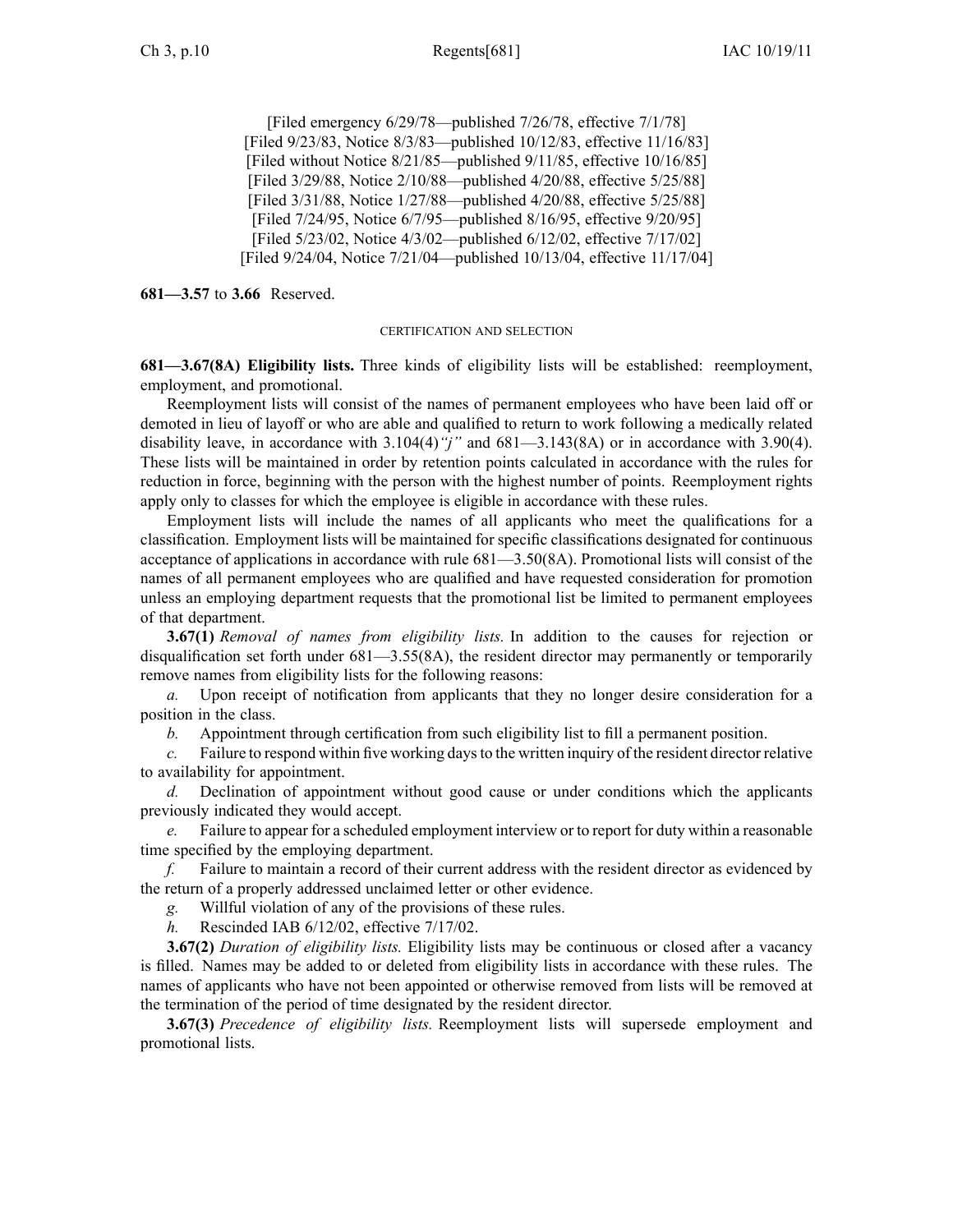**681—3.68(8A) Personnel requisitions.** Requests to fill vacancies in permanen<sup>t</sup> positions will be initiated by the requesting department and forwarded to the resident director. The reques<sup>t</sup> will include the class of the position to be filled, the number of vacancies and the date of need.

**681—3.69(8A) Certification from eligibility lists.** The resident director will certify the names of eligible candidates in the following manner:

From <sup>a</sup> reemployment list the resident director will certify for appointment in the following order:

1. If the vacancy occurs in <sup>a</sup> college or operating division in which employees on the reemployment list for that class were last employed, the resident director will certify the one employee with the greatest number of retention points on the list who was laid off, demoted or took <sup>a</sup> medically related disability leave from that college or division; or

2. If the vacancy occurs in <sup>a</sup> college or operating division other than the one in which any employee on the reemployment list for that class was last employed, the resident director will certify the reemployment list.

When the reemployment list for <sup>a</sup> class has been exhausted, employing departments may reques<sup>t</sup> either the employment list or promotional list or both, and the resident director will certify the registers.

**3.69(1)** *Eligibility registers.* An eligibility register will consist of the names of the certified applicants for <sup>a</sup> specific vacancy.

**3.69(2)** *Special qualifications.* An employing department may reques<sup>t</sup> in writing that the resident director certify applicants who have special qualifications in addition to the minimum qualifications prescribed in the class specifications. If, in the judgment of the resident director, such <sup>a</sup> reques<sup>t</sup> is validly related to job performance, the resident director may certify only the names of applicants who have such special qualifications.

This rule is intended to implement Iowa Code Supplement section 8A.413.

**681—3.70(8A) Selection of employees.** Final selection will be made by the employing department. Nothing in these rules will require the hiring of any applicant. When <sup>a</sup> properly certified applicant is selected by <sup>a</sup> department, the department will so notify the resident director.

[Filed 5/11/71; amended 8/15/74] [Filed 12/8/75, Notice 11/3/75—published 12/29/75, effective 2/2/76] [Filed 4/4/77, Notice 2/23/77—published 4/20/77, effective 5/25/77] [Filed emergency 6/29/78—published 7/26/78, effective 7/1/78] [Filed emergency 12/29/80—published 1/21/81, effective 1/2/81] [Filed 8/20/82, Notice 6/23/82—published 9/15/82, effective 10/20/82] [Filed 9/23/83, Notice 8/3/83—published 10/12/83, effective 11/16/83] [Filed without Notice 8/21/85—published 9/11/85, effective 10/16/85] [Filed 10/26/87, Notice 8/26/87—published 11/18/87, effective 12/23/87] [Filed 3/29/88, Notice 2/10/88—published 4/20/88, effective 5/25/88] [Filed 3/31/88, Notice 1/27/88—published 4/20/88, effective 5/25/88] [Filed 1/19/90, Notice 11/15/89—published 2/7/90, effective 3/14/90] [Filed 7/24/95, Notice 6/7/95—published 8/16/95, effective 9/20/95] [Filed 5/23/02, Notice 4/3/02—published 6/12/02, effective 7/17/02] [Filed 9/24/04, Notice 7/21/04—published 10/13/04, effective 11/17/04]

**681—3.71** to **3.80** Reserved.

### APPOINTMENTS AND PROBATION

**681—3.81(8A) Appointments.** All appointments under this system will be made in accordance with all the provisions of these rules including those concerning certification and selection unless otherwise specified and no appointment shall be made without the prior approval of the resident director.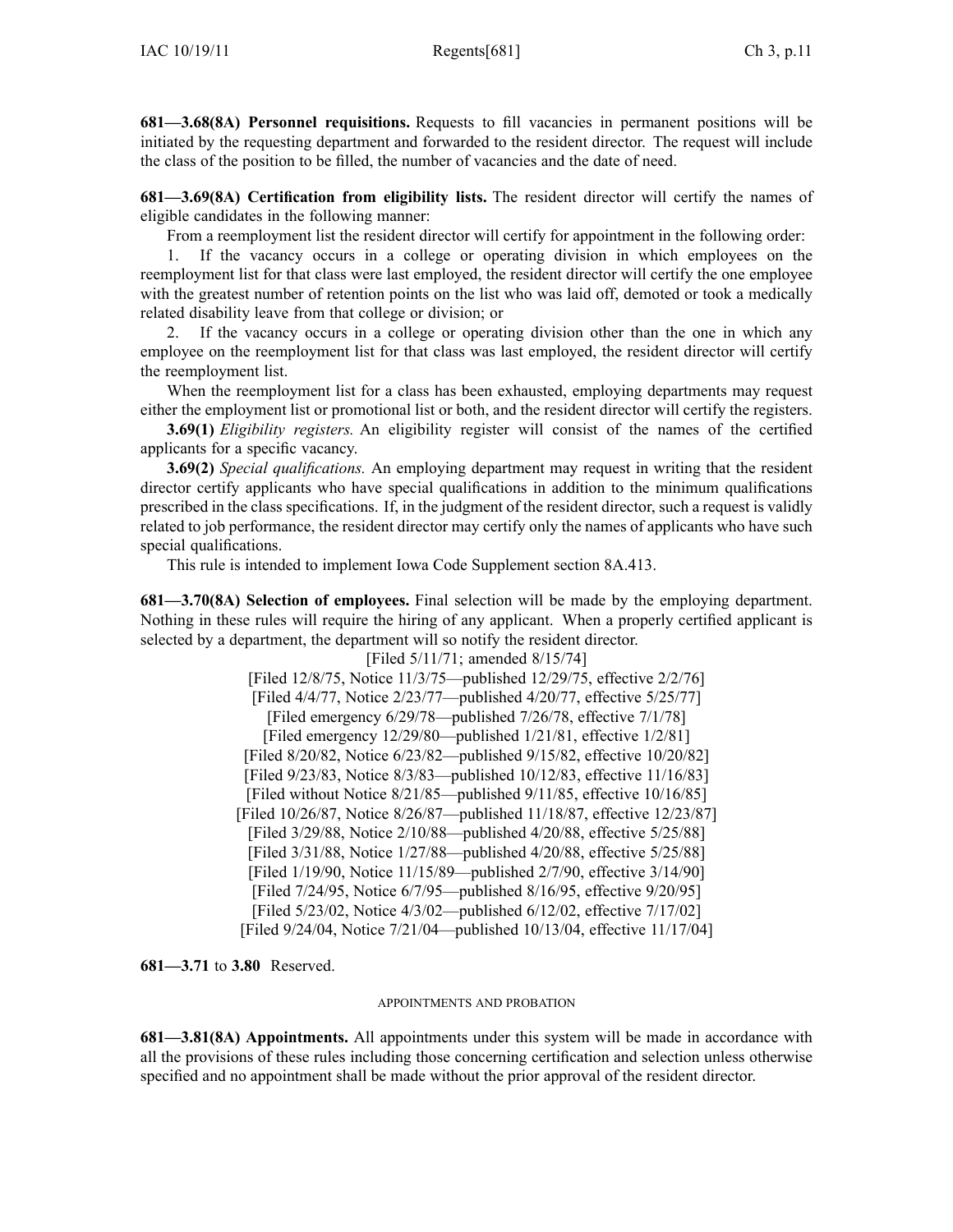**681—3.82(8A) Temporary appointments.** Temporary appointments may be made and approved by the resident director to provide for services needed on <sup>a</sup> periodic basis. Appointments may be made without reference to the provision of these rules regarding minimum qualifications, certification, and selection. Employees appointed on this basis will not work more than 780 hours in any fiscal year.

This rule is intended to implement Iowa Code Supplement section 8A.413(9).

**681—3.83** Reserved.

**681—3.84(8A) Trainee, apprentice, or career development appointment.** When <sup>a</sup> position within <sup>a</sup> class cannot be filled because of the lack of qualified eligibles, or applicants meeting the minimum qualifications for the class, or the institution specifically designates <sup>a</sup> position for trainee, apprentice, or career development purposes, the institution may appoint <sup>a</sup> person who meetsthe minimum qualifications established in programs approved by the merit system director for this type of appointment.

**681—3.85(8A) Project appointment.** When it is known that <sup>a</sup> particular job, project, gran<sup>t</sup> or contract will require the services of an employee for a limited duration, a project appointment may be made. Such an appointment will not be made for more than one year. While an extension beyond one year may be approved by the merit system director on the basis of <sup>a</sup> limited need that could not otherwise be efficiently and effectively filled, successive project appointments will not be allowed.

Such appointments will not confer to the individual any right of position, transfer, demotion, or promotion, but incumbentsshall be eligible for vacation and sick leave, excep<sup>t</sup> that <sup>a</sup> project appointment made for less than 780 hours will be considered <sup>a</sup> temporary appointment under rule 681—3.82(8A) without conferring rights or eligibility for vacation or sick leave.

This rule is intended to implement Iowa Code Supplement section 8A.413(9).

**681—3.86** Reserved.

**681—3.87(8A) Permanent appointments.** An applicant who is certified from an eligibility register and appointed with the approval of the resident director to <sup>a</sup> permanen<sup>t</sup> position, and who successfully completes <sup>a</sup> probationary period in accordance with these rules, will have permanen<sup>t</sup> status.

**681—3.88** Reserved.

**681—3.89(8A) Reinstatement.** A permanen<sup>t</sup> employee who has resigned in good standing may be reappointed to <sup>a</sup> position in the same class or pay grade from which the employee resigned or <sup>a</sup> lower class for which qualified.

# **681—3.90(8A) Probationary period.**

**3.90(1)** *Purpose.* The probationary period will be an important par<sup>t</sup> of the examination and selection process, and will be used by the employing department to closely observe and evaluate employee's work, to train and aid the employees in adjustment to their position, and to reject and dismiss any employee whose performance fails to meet standards.

**3.90(2)** *Duration of probation.* An employee on original appointment or who is reinstated or reemployed to <sup>a</sup> class not previously held will be on probation until the person completes six months of active service in the position to which appointed. If <sup>a</sup> probationary employee is not dismissed during this time, the person will, at the conclusion of the probationary period, have permanen<sup>t</sup> status in that class. A period of temporary employment immediately preceding <sup>a</sup> permanen<sup>t</sup> appointment to the same class may, at the reques<sup>t</sup> of the employing department, be counted as probationary service.

Permanent employees who are promoted from one class to another, or who transfer out of class, or who demote will serve <sup>a</sup> period of probation of six months in the position to which appointed. If the employee is not dismissed during this time, the employee will, at the conclusion of the probationary period, have permanen<sup>t</sup> status in the class.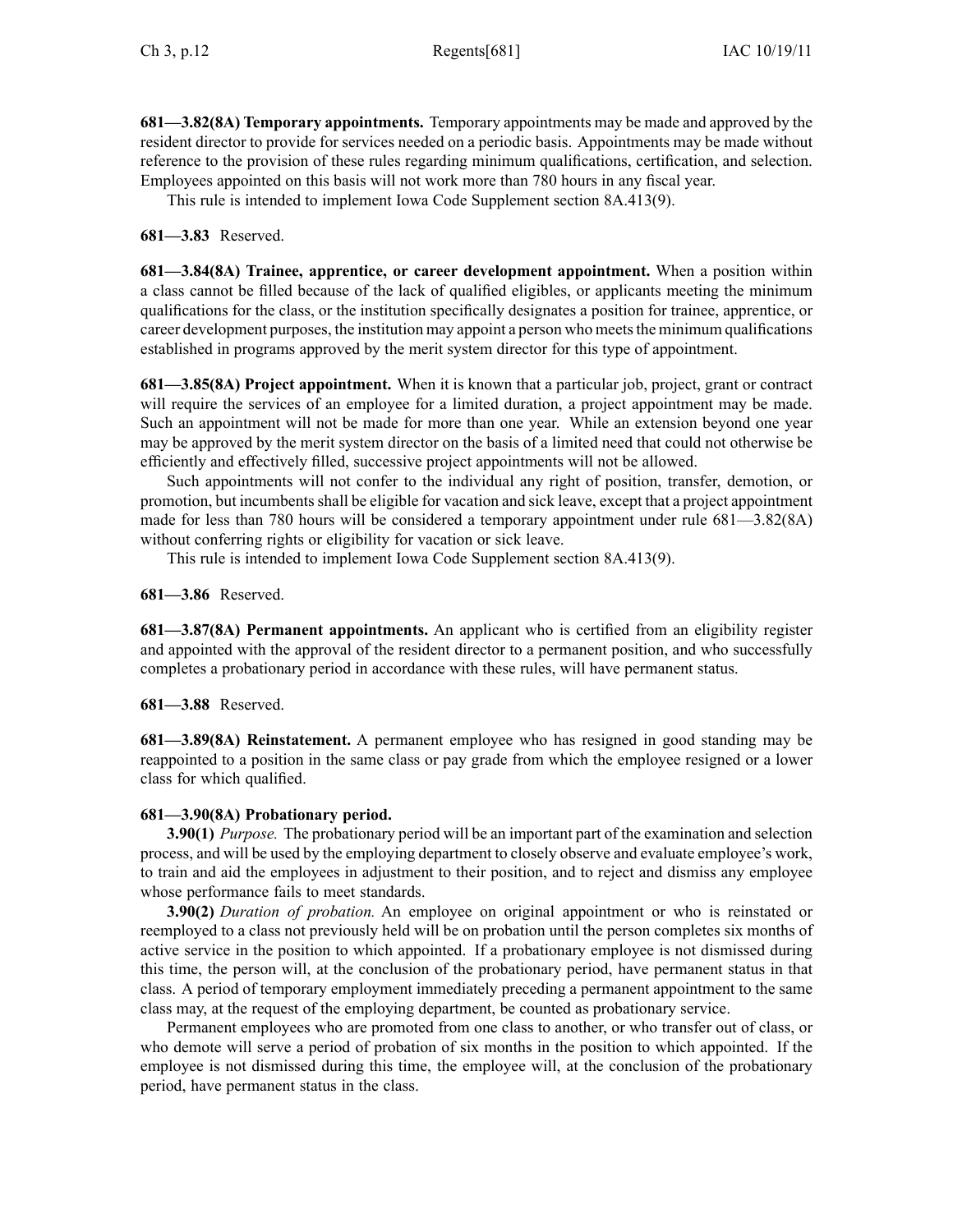**3.90(3)** *Layoffs during probation.* Employees who are laid off during their probationary period will, upon written reques<sup>t</sup> to the resident director, be placed on the appropriate eligibility list.

**3.90(4)** *Dismissal during probation.* Employees on original appointment or who have been reinstated or reemployed and dismissed during their probationary period may be returned to the eligibility list from which they were appointed if, in the judgment of the resident director, they may be able to perform satisfactorily in another position. Employees who are promoted from one class to another or who transfer out of class or who demote out of class series and are dismissed during their probationary period may be placed on the reemployment list for <sup>a</sup> previously held classification if, in the judgment of the resident director, they may be able to perform satisfactorily in another position.

> [Filed 5/11/71; amended 7/17/72, 8/15/74] [Filed 12/8/75, Notice 11/3/75—published 12/29/75, effective 2/2/76] [Filed 4/4/77, Notice 2/23/77—published 4/20/77, effective 5/25/77] [Filed 9/24/80, Notice 8/6/80—published 10/15/80, effective 11/19/80] [Filed 8/20/82, Notice 6/23/82—published 9/15/82, effective 10/20/82] [Filed 9/23/83, Notice 8/3/83—published 10/12/83, effective 11/16/83] [Filed 2/22/85, Notice 12/19/84—published 3/13/85, effective 4/17/85] [Filed without Notice 8/21/85—published 9/11/85, effective 10/16/85] [Filed 10/26/87, Notice 8/26/87—published 11/18/87, effective 12/23/87] [Filed 3/29/88, Notice 2/10/88—published 4/20/88, effective 5/25/88] [Filed 7/24/95, Notice 6/7/95—published 8/16/95, effective 9/20/95] [Filed 5/23/02, Notice 4/3/02—published 6/12/02, effective 7/17/02] [Filed 9/24/04, Notice 7/21/04—published 10/13/04, effective 11/17/04]

**681—3.91** to **3.100** Reserved.

PROMOTIONS, DEMOTIONS, TRANSFERS AND TERMINATIONS

**681—3.101(8A) Promotions.** Vacancies will be filled by promotion of qualified permanen<sup>t</sup> employees in accordance with these rules whenever practicable and feasible.

This rule is intended to implement Iowa Code Supplement sections 8A.402 and 8A.413.

## **681—3.102(8A) Transfers.**

**3.102(1)** *Reassignments.* Employees with the approval of the resident director may be reassigned at any time from one position to another in the same class within an institution, excep<sup>t</sup> that probationary employees who were certified to fill their position on the basis of special qualifications as provided in 3.69(2) will not be reassigned unless the new position requires the same special qualifications which justified the original certification.

**3.102(2)** *Special assignment.* When the services of employees are temporarily needed in <sup>a</sup> position in the same or <sup>a</sup> different class within the institution other than the position to which the employees are assigned, they may be given special assignment, with the prior approval of the resident director and involved departments, to perform the duties ofsuch position for <sup>a</sup> period not to exceed six months without change in title or status. In unusual circumstances, an extension of <sup>a</sup> special assignment for no more than one additional six-month period may be approved by the merit system director on written reques<sup>t</sup> from the resident director. Employees will be paid for special assignment in accordance with 3.39(6).

**3.102(3)** *Intra- and inter-institutional transfers.* With permanen<sup>t</sup> employees' approval they may be transferred from one position to another in the same class or to <sup>a</sup> position in another class in the same pay grade, from one department to another department in the same or different institution under this system, provided both departments involved approve the transfer, and the resident director certifies that the employees meet the minimum qualifications for the class.

Transfers to higher or lower classes will be governed by the provisions of these rules concerning promotion or demotion, respectively.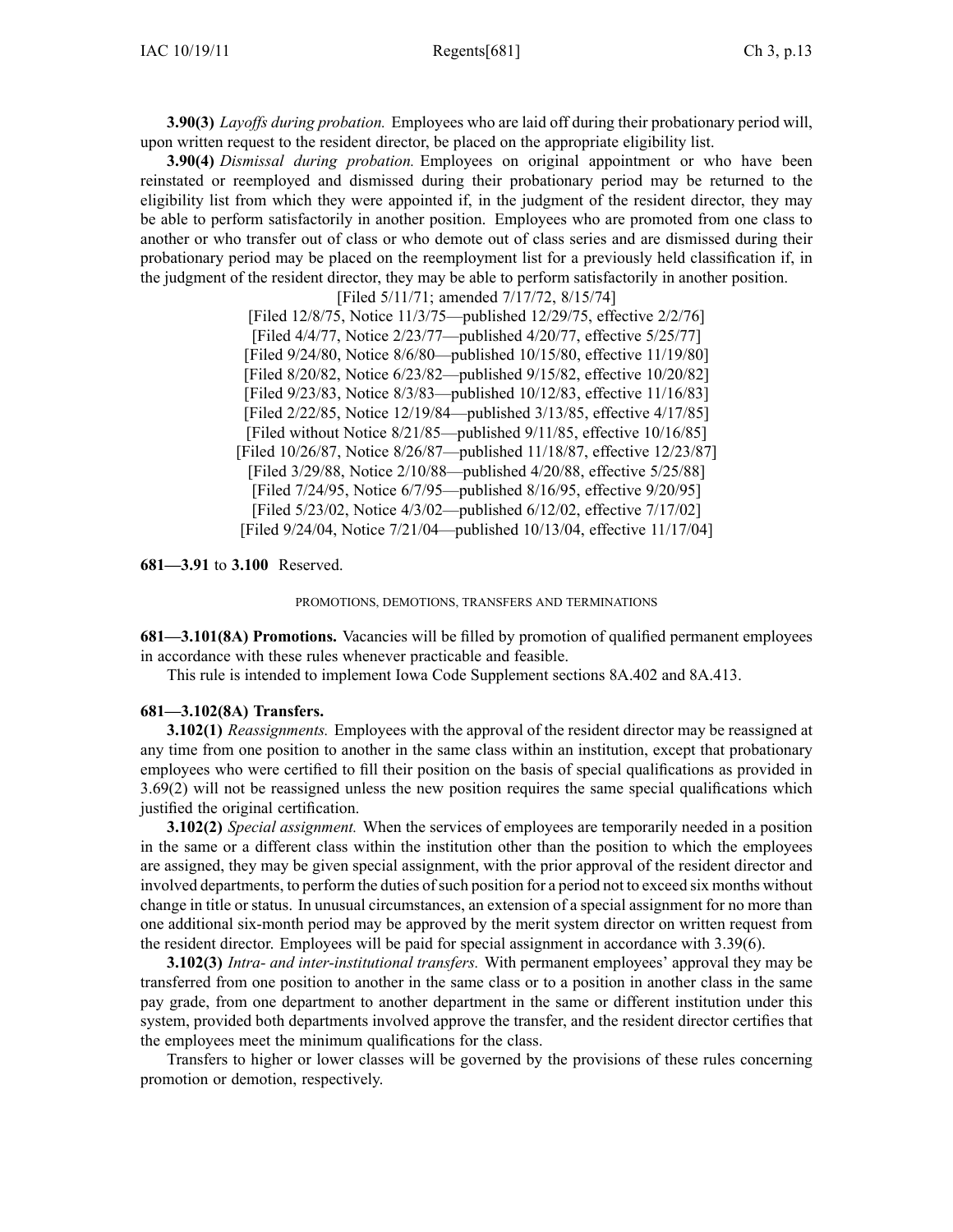**681—3.103(8A) Demotion (voluntary).** If, for any reason, an employee wishes to be demoted to <sup>a</sup> position in <sup>a</sup> lower class, the resident director may, upon written reques<sup>t</sup> from the employee and with the approval of involved departments, effect such <sup>a</sup> demotion provided the employee is certified by the resident director as meeting the qualifications required for the lower class. Voluntary demotion will not be subject to appeal.

# **681—3.104(8A) Terminations.**

**3.104(1)** *Resignations.* To resign in good standing employees must notify the employing department of their intention to resign in writing at least ten days prior to the effective date of resignation, excep<sup>t</sup> in cases where the employing department agrees to <sup>a</sup> shorter period of notice. An employee who fails to give proper notice may, at the reques<sup>t</sup> of the employing department, be barred from future certification to that department or from reinstatement as provided for in these rules. Employees who resign will have no rights of appeal under these rules.

**3.104(2)** *Termination on expiration of appointment.* On expiration of an appointment of limited duration the employing department will repor<sup>t</sup> such action in writing to the resident director.

**3.104(3)** *Retirement.* Employees who retire will be considered to have terminated in good standing and without prejudice and will have no rights of appeal under these rules.

**3.104(4)** *Reduction in force.*

*a.* Nothing herein shall be construed as <sup>a</sup> guarantee of hours of work per day or per work period. An institution may lay off an employee when it deems necessary because of shortage of funds or work, <sup>a</sup> material change in duties or organization or abolishment of one or more positions.

*b.* Reduction in force will be accomplished in a systematic manner in accordance with these rules; however, the layoff provisions established in this subrule shall not apply to:

(1) Temporary layoffs of less than 20 workdays or 160 hours of work per calendar year;

(2) Interruptions in the employment of school term employees during breaks in the academic year, during the summer, or during other seasonal interruptions that are <sup>a</sup> condition of employment, with the prior approval of the resident director;

(3) The promotion or reclassification of an employee to <sup>a</sup> class in the same or <sup>a</sup> higher pay grade;

(4) The reclassification of an employee's position to <sup>a</sup> class in <sup>a</sup> lower pay grade that results from the correction of <sup>a</sup> classification error, the implementation of <sup>a</sup> class or series revision, changes in the duties of the position, or <sup>a</sup> reorganization that does not result in fewer total positions in the unit that is reorganized;

(5) A change in the classification of an employee's position or the appointment of an employee to <sup>a</sup> vacant position in <sup>a</sup> class in <sup>a</sup> lower pay grade resulting from <sup>a</sup> disciplinary or voluntary demotion; and

(6) The transfer or reassignment of an employee to another position in the same class or to <sup>a</sup> class in the same pay grade.

*c.* The individual whose position is eliminated or reduced in hours will be reassigned to <sup>a</sup> vacant position in the same classification provided the individual can perform the essential functions of the position and possesses any required special qualifications. If there is no vacant position to which the individual can be reassigned, the individual(s) may reques<sup>t</sup> and accep<sup>t</sup> layoff with reemployment rights as provided in 3.104(4)*"o."* If an individual(s) directly affected does not reques<sup>t</sup> layoff with reemployment rights, the reduction in force procedures in this subrule shall be implemented.

*d.* Reduction in force will be made by class.

*e.* Reduction in force may be made by organizational unit within an institution or institutionwide, as designated by the institution, provided such designation is reported to the merit system director before the effective date of the reduction.

*f.* The order of reduction in force will be by type of appointment as follows: temporary, trainee, initial probationary, permanent.

Each permanent employee affected by a reduction in force will be notified in writing of the layoff and the reasons for it at least 20 working days prior to the effective date of the layoff unless budgetary limitations require <sup>a</sup> lesser period of notice.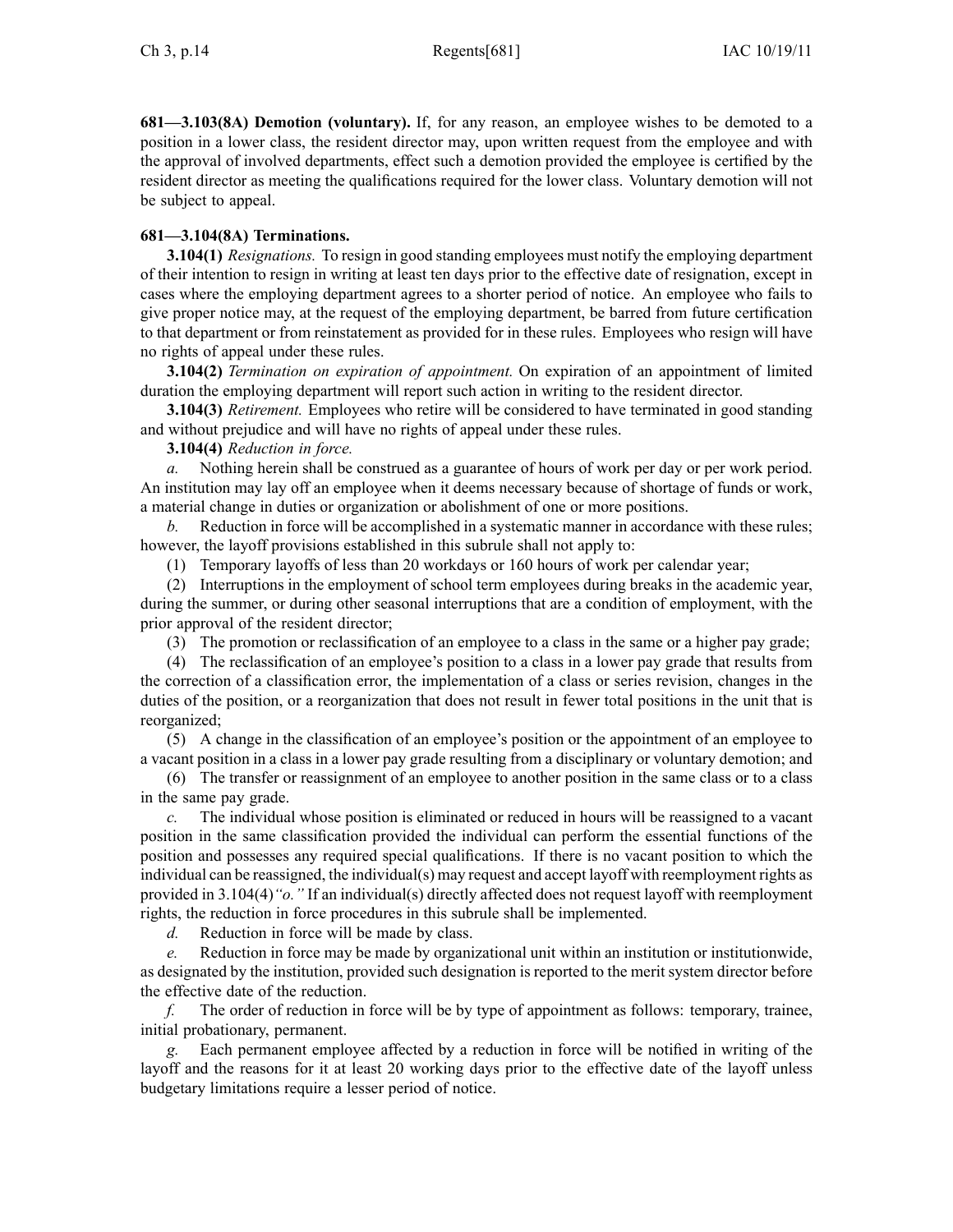*h.* There will be competition among all employees in the class affected by the layoff based on a retention points system that will consist of points for length of service and performance evaluation of all employeesin the class within the organizational unit or units affected. Retention points will be calculated as follows:

(1) Length of service credit will be allowed at the rate of one point for each month of service. Any period of 15 calendar days of service in <sup>a</sup> month will be considered <sup>a</sup> full month. For the purpose of computing length of service credits, the institution will include all periods of regular merit employment during periods of continuous regular appointments with the institution between the date of the original appointment and the date of the layoff or as provided otherwise by law. Periods of leave without pay exceeding 30 days will not be counted.

(2) Performance evaluation credit will be allowed at the rate of one point for each month of satisfactory service. No credit will be allowed for service rated less than satisfactory. If there is no record of performance evaluation for <sup>a</sup> specific time period, it shall be presumed that the employee's performance is satisfactory.

(3) Reduction in force retention points will be the total of length of service and performance evaluation.

*i.* Employees will be placed on the layoff list beginning with the employee with the greatest number of retention points at top. Layoffs will be made from the list in reverse order unless the employee with the least retention points has special skills and abilities required to perform in the position currently occupied. Employees with greater retention points who must vacate their positions must possess the special skills and abilities required for that position and meet any job-related selective certification required for that position. Copies of the computation of retention points will be made available to affected employees. One copy will be retained by the resident director and one copy will be forwarded to the merit system director at least ten days prior to the effective date of the layoff.

*j.* When two or more employees have the same total of retention points, the order of termination will be determined by giving preference for retention to the employee with the longest time in the class.

*k.* The reduction in force plan approved by the merit system director will be made available by the resident director so that all employees will have access to it.

*l.* An affected employee may appeal a reduction in force by filing, within five days after notification as provided in 3.104(4)*"g,"* <sup>a</sup> written grievance with the resident director (at Step 3 of the grievance procedure provided in 681—3.129(8A) or at <sup>a</sup> comparable step of <sup>a</sup> procedure approved under  $3.129(1)$ ). If not satisfied with the decision rendered at that step, the employee may pursue an appeal in accordance with the grievance procedure.

*m.* A supervisory employee, defined as <sup>a</sup> public employee who is not <sup>a</sup> member of <sup>a</sup> collective bargaining unit and who has authority, in the interest of <sup>a</sup> public employer, to hire, transfer, suspend, lay off, recall, promote, discharge, assign, reward, or discipline other public employees, to direct such public employees, or to adjust the grievances of such public employees, or to effectively recommend such action, may not replace or bump <sup>a</sup> junior employee not being laid off. For purposes of this subrule, "junior employee" means an employee with less seniority or fewer retention points than <sup>a</sup> supervisory employee.

*n.* A permanent employee in a nonsupervisory class in which layoffs are to be effected may, in lieu of layoff, elect voluntary demotion to <sup>a</sup> position in the next lower nonsupervisory class in the same series utilized at the institution or, in the absence of <sup>a</sup> lower nonsupervisory class in the same series, to <sup>a</sup> nonsupervisory class which the employee has formerly occupied while in the continuous employment of the institution. The employee must possess any special qualifications required and have the ability to perform the essential functions of the position. Such demotion or the occupying of <sup>a</sup> formerly held nonsupervisory class will not be permitted if the result thereof would be to cause the layoff of <sup>a</sup> permanen<sup>t</sup> employee with <sup>a</sup> greater total of retention points. To exercise the right of voluntary demotion or to occupy <sup>a</sup> formerly held nonsupervisory classification in lieu of layoff, the employee must notify the resident director in writing of such election not later than five calendar days after receiving notice of layoff. Any permanen<sup>t</sup> employee displaced under these provisions will have the right of election as provided herein.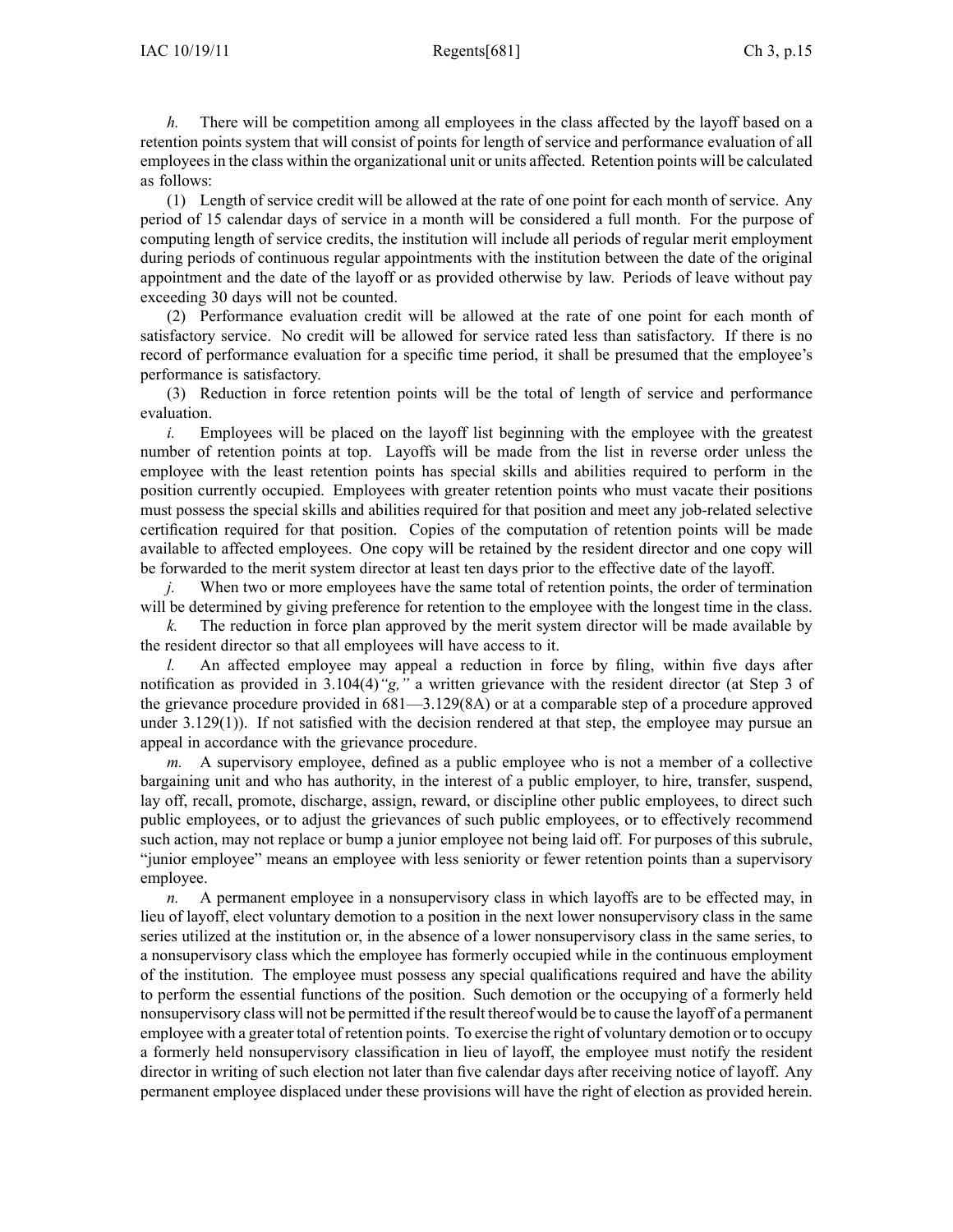*o.* Employees who are laid off or who accep<sup>t</sup> voluntary demotion in <sup>a</sup> series or assignment to <sup>a</sup> previously held class in lieu of layoff will, at their request, have their names placed on the reemployment eligibility list for the class from which they were laid off, <sup>a</sup> lower class(es) in the same series from which they were laid off, and a class(es) formerly occupied in accordance with  $681 - 3.67(8)$  to 681—3.70(8A) for <sup>a</sup> period of up to two years from the date of layoff. If reemployment occurs within two years of separation due to reduction in force, prior service credit shall be restored. Acceptance of reemployment in <sup>a</sup> lower class in the same series from which the employee was laid off or in <sup>a</sup> previously held class will not affect the employee's standing on the reemployment list for the class from which the employee was laid off. After two years on the reemployment eligibility list, the employee's name shall be removed.

**3.104(5)** *Abandonment of position.* Employees who are absent from duty for three consecutive work days without proper notification and authorization thereof shall be deemed to have resigned their positions.

This rule is intended to implement Iowa Code Supplement section 8A.413(14). [**ARC 9812B**, IAB 10/19/11, effective 11/23/11]

[Filed 7/12/71; amended 7/17/72] [Filed 12/8/75, Notice 11/3/75—published 12/29/75, effective 2/2/76] [Filed 4/4/77, Notice 2/23/77—published 4/20/77, effective 5/25/77] [Filed emergency 6/29/78—published 7/26/78, effective 7/1/78] [Filed 9/24/80, Notice 8/6/80—published 10/15/80, effective 11/19/80] [Filed 5/6/82, Notice 3/31/82—published 5/26/82, effective 6/30/82] [Filed 10/2/84, Notice 7/4/84—published 10/24/84, effective 11/28/84] [Filed without Notice 8/21/85—published 9/11/85, effective 10/16/85] [Filed 10/26/87, Notice 8/26/87—published 11/18/87, effective 12/23/87] [Filed 3/29/88, Notice 2/10/88—published 4/20/88, effective 5/25/88] [Filed 3/31/88, Notice 1/27/88—published 4/20/88, effective 5/25/88] [Filed 9/29/89, Notice 7/26/89—published 10/18/89, effective 11/22/89] [Filed 7/24/95, Notice 6/7/95—published 8/16/95, effective 9/20/95\*] [Filed emergency 11/8/01—published 11/28/01, effective 11/8/01] [Filed 5/23/02, Notice 4/3/02—published 6/12/02, effective 7/17/02] [Filed 9/24/04, Notice 7/21/04—published 10/13/04, effective 11/17/04] [Filed ARC 9812B (Notice ARC 9597B, IAB 7/13/11), IAB 10/19/11, effective 11/23/11]

\*Effective date of 9/20/95 on subrule 3.102(1) delayed 70 days by the Administrative Rules Review Committee at its meeting held September 13, 1995. Delay lifted by this Committee November 13, 1995, effective November 14, 1995.

**681—3.105** to **3.114** Reserved.

### DISCIPLINARY ACTIONS

**681—3.115(8A) Causes for disciplinary action.** All employees may be subject to disciplinary action for any of the reasons specified in Iowa Code Supplement section 8A.413(16).

**681—3.116(8A) Disciplinary actions.** Disciplinary action will be reasonable, timely and related in severity to the seriousness of the offense; however, this will not preclude reasonable penalties of varying severity for an accumulation of offenses.

**3.116(1)** *Suspension.* A department head may, for cause in accordance with 681—3.115(8A), suspend any employee for such length of time as the department head considers appropriate but not to exceed 10 days at any one time or 20 days in any 12-month period. The department head will inform the affected employee of the suspension and the reasons therefor in writing within 24 hours of the time the action is taken. A copy of the suspension will be sent by the department to the resident director and will be maintained in the employee's personnel file. Employees may appeal the action directly to Step 2 of the grievance procedure specified in 681—3.129(8A) or to <sup>a</sup> comparable step in <sup>a</sup> grievance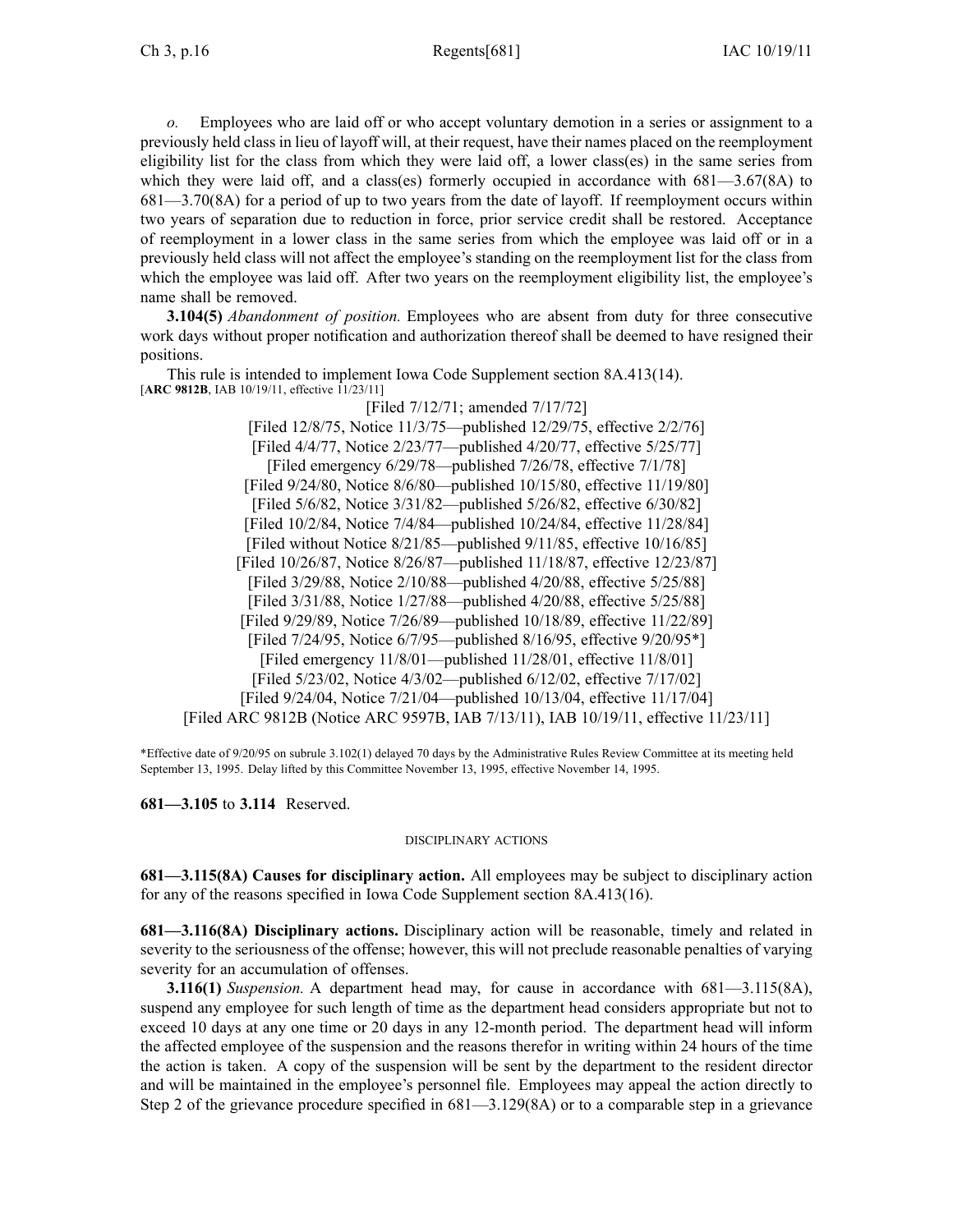procedure approved in accordance with 3.129(1). If not satisfied with the decision rendered at that step, employees may pursue their appeal in accordance with the grievance procedure.

**3.116(2)** *Reduction of pay within grade.* A department head may, for cause in accordance with 681—3.115(8A), reduce the pay of an employee to <sup>a</sup> lower rate of pay within the pay grade assigned to the class. The department head will notify the affected employee of the reduction, the reasons therefor and the duration thereof, in writing within 24 hours of the time the action is taken. A copy of the reduction notice will be sent by the department to the resident director and will be maintained in the employee's personnel file. Employees may appeal the action directly to Step 2 of the grievance procedure specified in 681—3.129(8A) or <sup>a</sup> comparable step in <sup>a</sup> grievance procedure approved in accordance with 3.129(1). If not satisfied with the decision rendered at that step, employees may pursue their appeal in accordance with the grievance procedure.

**3.116(3)** *Demotion.* A department head may, for cause in accordance with 681—3.115(8A), demote an employee to <sup>a</sup> vacant position in <sup>a</sup> lower class provided the employee meets the qualifications for that lower class. The department head will notify the affected employee of the demotion and the reasons therefor in writing within 24 hours of the time the action is taken. A copy of the notice of demotion will be sent by the department to the resident director and will be maintained in the employee's personnel file. Employees may appeal the action directly to Step 2 of the grievance procedure specified in 681—3.129(8A) or <sup>a</sup> comparable step in <sup>a</sup> grievance procedure approved in accordance with 3.129(1). If not satisfied with the decision rendered at that step, the employees may pursue their appeal in accordance with the grievance procedure.

**3.116(4)** *Discharge.* A department head may, for cause in accordance with 681—3.115(8A), discharge any employee. The department head will notify the affected employee of the discharge and the reasons therefor in writing within 24 hours of the time the action is taken. A copy of the notice of discharge will be sent by the department to the resident director and will be maintained in the employee's personnel file. Employees may appeal the action directly to Step 2 of the grievance procedure specified in 681—3.129(8A) or <sup>a</sup> comparable step in <sup>a</sup> grievance procedure approved in accordance with 3.129(1). If not satisfied with the decision rendered at that step, employees may pursue their appeal in accordance with the grievance procedure.

> [Filed 7/12/71] [Filed 4/4/77, Notice 2/23/77—published 4/20/77, effective 5/25/77] [Filed without Notice 8/21/85—published 9/11/85, effective 10/16/85] [Filed 3/29/88, Notice 2/10/88—published 4/20/88, effective 5/25/88] [Filed 5/23/02, Notice 4/3/02—published 6/12/02, effective 7/17/02] [Filed 9/24/04, Notice 7/21/04—published 10/13/04, effective 11/17/04]

**681—3.117** to **3.126** Reserved.

#### GRIEVANCES AND APPEALS

**681—3.127(8A) Reviews of position classification.** Permanent employees and department heads may reques<sup>t</sup> <sup>a</sup> position classification review and such requests shall be in written form. The employee's reques<sup>t</sup> will be forwarded to the resident director with <sup>a</sup> recommendation from the department head within 10 working days of the date of the request. The resident director shall review the employee's and department head's reques<sup>t</sup> and with <sup>a</sup> recommendation forward the reques<sup>t</sup> to the merit system director within 20 working days. The merit system director shall review and respond within 20 working days to the resident director who will inform the employee and department head. If the employee or department head is not satisfied with the merit system director's decision, that person may appeal the decision in writing within 15 working days of the merit system director's decision to <sup>a</sup> qualified classification appeal committee appointed in accordance with the procedures approved by the board of regents.

The classification appeal committee will conduct such investigation as it deems necessary to determine the proper allocation of the position, and will notify the involved parties of its decision within 45 calendar days after the committee receives the appeal. Any further requests for review of the same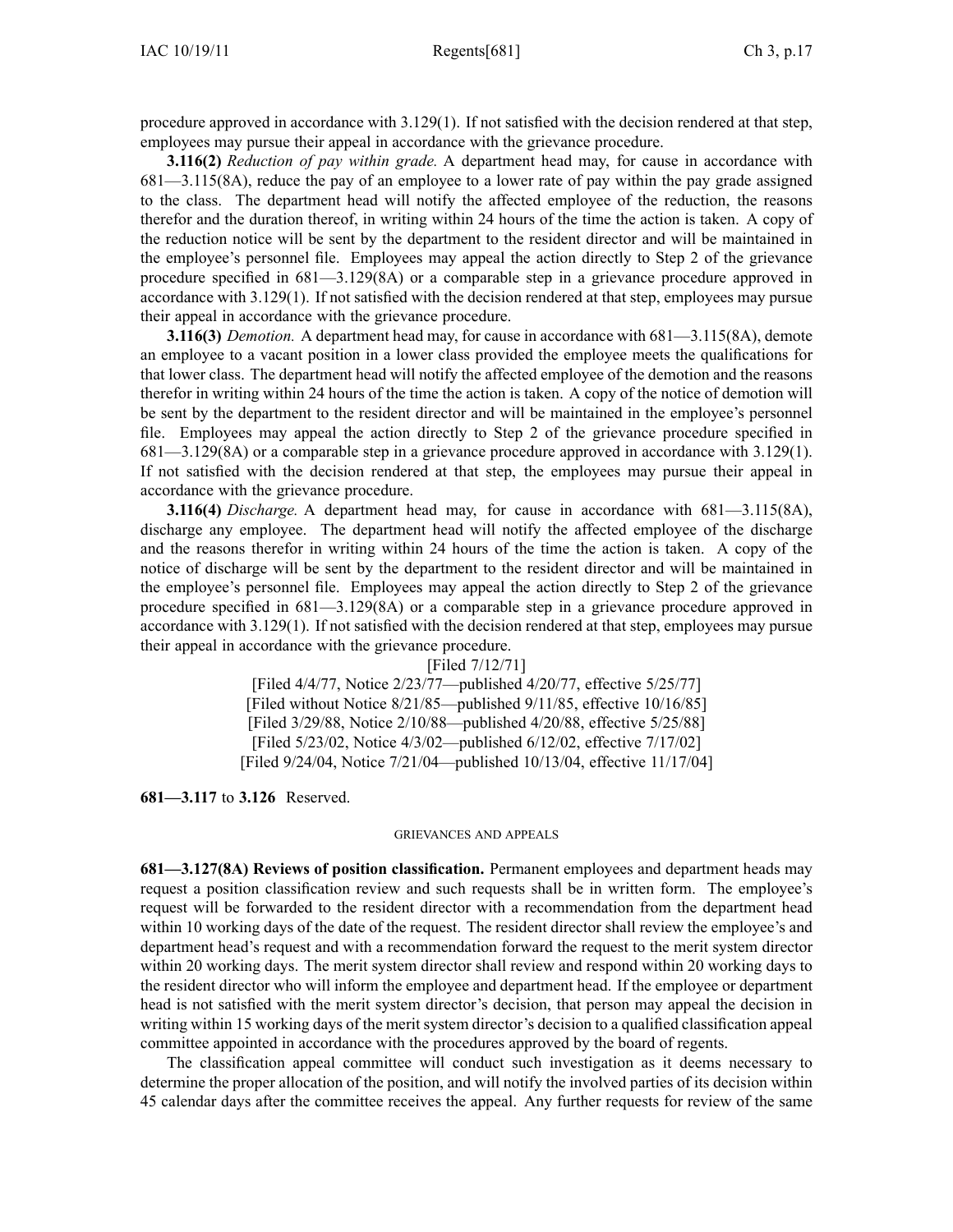position must be presented to the resident director in compliance with this rule and will be considered <sup>a</sup> new classification review. A new classification review will not be allowed for one year following the final decision on <sup>a</sup> reques<sup>t</sup> for review unless there have been substantial changes in the duties and responsibilities of the position. An appeal will be considered on the basis of duties and responsibilities assigned at the time of the original classification review, and in no case will the assignment of additional duties and responsibilities following the resident director's investigation of the original reques<sup>t</sup> for review be considered during the process of appeal as outlined above.

This rule is intended to implement Iowa Code Supplement section 8A.413.

**681—3.128(8A) Appeals on application, examination and certification procedures.** Applicants may appeal an action which they allege to be in violation of these rules concerning applications, examinations or certifications. The aggrieved applicant will first discuss the matter with the resident director and, if not satisfied with the explanation and decision given, may within 20 days after the occurrence of the alleged violation file <sup>a</sup> written appeal with the resident director at Step 3 of the grievance procedure provided in 681—3.129(8A), or at <sup>a</sup> comparable step of <sup>a</sup> procedure approved under 3.129(1). If the applicant is not satisfied with the decision rendered at that step the applicant may pursue the appeal in accordance with the grievance procedure. If the grievance concernsthe form or content of the application or an examination as approved by the merit system director, the director will act jointly with the resident director and at subsequent steps in response to an appeal.

Appeals by applicants alleging improper discrimination on the basis of political or religious opinions or affiliations, or national origin, race, sex, disability or age in selection, will be filed at Step 3 in the grievance procedure provided in 681—3.129(8A) or at <sup>a</sup> comparable step of <sup>a</sup> procedure approved under 3.129(1).

This rule is intended to implement Iowa Code Supplement sections 8A.402, 8A.413, and 8A.416.

**681—3.129(8A) Grievances.** Disputes or complaints by permanen<sup>t</sup> employees regarding the interpretation or application of institutional rules governing terms of employment or working conditions (other than general wage levels) or the provisions of these merit system rules (other than disputes whose resolution is provided for in 681—3.127(8A) and 681—3.128(8A) will be resolved in accordance with the following procedure, excep<sup>t</sup> at institutions where <sup>a</sup> varied procedure has been approved by the merit system director in accordance with 3.129(1). Employees in an initial probationary period will be allowed access to the grievance procedure with the right to appeal in writing at steps within the institution. The institutional representative may permit an oral presentation at any step if the institutional representative deems one necessary. At each step of the grievance procedure, the employee may be represented by one or two persons of the employee's choosing. The name of such representatives will be noted on the written grievance and on each subsequent appeal. Presentations, reviews, investigations, and hearings held under this procedure may be conducted during working hours, and employees who participate in such meetings will not suffer loss of pay as <sup>a</sup> result thereof.

If an employee does not appeal <sup>a</sup> decision rendered at any step of this procedure within the time prescribed by these rules, the decision will become final. If an institutional representative does not reply to an employee's grievance or appeal within the prescribed time, the employee may proceed to the next step. With the consent of both parties, any of the time limits prescribed in these rules may be extended.

*Step 1*. Dissatisfied employees will first discuss their problem with their immediate supervisor. It is presumed that the majority of disputes, complaints, or misunderstandings will be resolved at this point. If the employee is still dissatisfied after such discussion, the employee may within ten days after the occurrence of the matter leading to the grievance or within ten days after such time that the employee has, or could reasonably be expected to have, knowledge of such occurrence, file <sup>a</sup> written grievance with the employee's immediate supervisor. A written grievance will contain <sup>a</sup> brief description of the complaint or dispute and the pertinent circumstances and dates of occurrence. It will specify the institutional or merit system rule which has allegedly been violated and will state the corrective action desired by the employee. The supervisor will review the grievance with the employee and will transmit the supervisor's decision to the employee in writing within five days after receiving the grievance.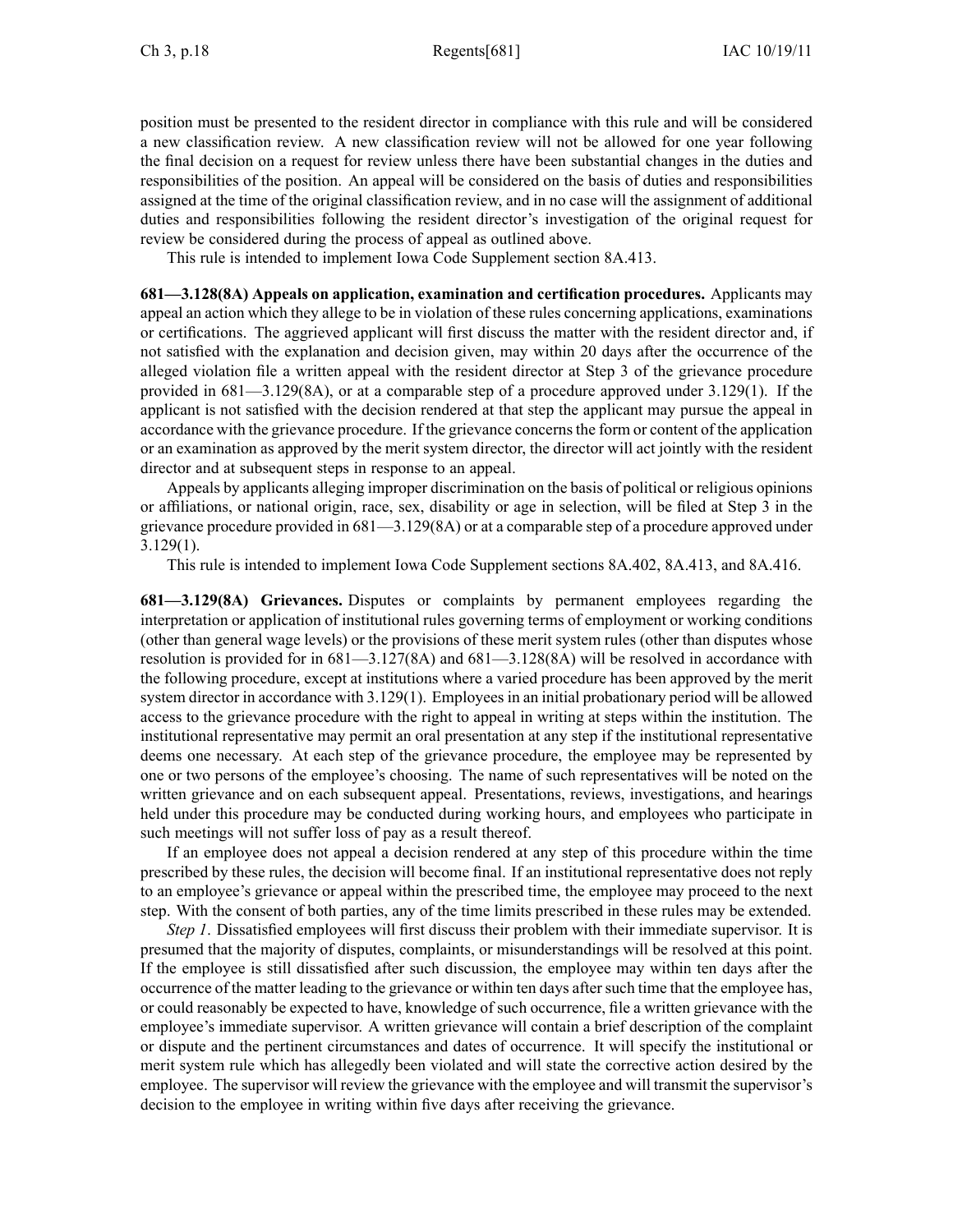*Step* 2. If the employee is not satisfied with the decision of the supervisor, the employee may within five days after receiving that decision appeal it to the department head. Such an appeal will be in writing and will contain all of the information included in the initial grievance, the decision of the supervisor, and any other pertinent information the employee may wish to submit. The appeal will be signed and dated by the employee. The department head will investigate the grievance and will give the employee or <sup>a</sup> representative of the employee's choosing the right to presen<sup>t</sup> the employee's case orally. The department head may affirm, reverse, or modify the supervisor's decision and will notify the employee of the decision in writing within ten days after receiving the appeal.

*Step* 3. If the employee is not satisfied with the decision of the department head, the employee may within five days after receiving that decision, appeal it to the dean of the college or the head of the major operating division in which employed. The dean or the division head and the resident director or designee(s) will jointly represen<sup>t</sup> the institution at this step of the appeal procedure. The appeal will be in writing and will include all of the information included in the initial grievance and subsequent appeals, all the decisions related thereto, and any other pertinent information the employee may wish to submit. The appeal will be signed and dated by the employee.

The dean of the college or head of the division and the resident director or designee(s) will investigate the grievance and will give the employee or <sup>a</sup> representative of the employee's choosing the right to presen<sup>t</sup> the employee's case orally. The institutional representatives may affirm, reverse, or modify the decision of the department head, and will notify the employee of their decision in writing within ten days after receiving the appeal.

*Step* 4. If the employee is not satisfied with the decision rendered at Step 3 of the grievance procedure, the employee may within five days after receiving that decision appeal it to the chief administrator of the institution. The appeal will be in writing and will include all of the information included in the initial grievance and subsequent appeals, all decisions related thereto, and any other pertinent information the employee may wish to submit. The appeal will be signed and dated by the employee.

The chief administrator or the chief administrator's designee will investigate the grievance and will give the employee the right to presen<sup>t</sup> the employee's case orally. The chief administrator may affirm, reverse, or modify the decision rendered at Step 3 and will notify the employee of the administrator's decision in writing within ten days after receiving the appeal.

*Step 5.* Employees not satisfied with the decision rendered under Step 4 may within five days after receiving that decision reques<sup>t</sup> <sup>a</sup> hearing before an arbitrator. Such <sup>a</sup> reques<sup>t</sup> will be in writing, will include all of the information included in the initial grievance and subsequent appeals, all of the decisions related thereto, and any other pertinent information the employee may wish to submit.

The appeal will be signed and dated by the employee and will be directed to the merit system director who will arrange for <sup>a</sup> hearing before an arbitrator as prescribed under 3.129(2). The arbitrator will be expected to render <sup>a</sup> decision within 30 calendar days following the conclusion of the hearing.

The merit system director shall have the right to rule whether <sup>a</sup> case is grievable and arbitrable under the merit system. The merit system director shall have the right to refuse to refer to arbitration any grievance not found to be in full compliance with these rules involving the grievance procedure. The board of regents shall retain jurisdiction to review decisions of the merit director as to whether <sup>a</sup> matter is grievable or arbitrable upon appeal by an employee.

**3.129(1)** *Institutional grievance procedure.* An institution may develop <sup>a</sup> grievance procedure for all or a segment of its employees that varies from the procedure prescribed in 681—3.129(8A), provided that such <sup>a</sup> procedure begins with discussion between the employee and the employee'simmediate supervisor and provides for <sup>a</sup> final hearing in accordance with Step 5 of the grievance procedure prescribed herein. Such an institutional procedure will incorporate all the rights provided employees in this chapter, will be made known to the employees to whom it applies, and must be approved by the merit system director. In the absence of an approved institutional procedure, 681—3.129(8A) will apply.

**3.129(2)** *Appeals.* The board of regents will approve the use of <sup>a</sup> single arbitrator in hearing an appeal. The selection of the arbitrator shall be made from <sup>a</sup> panel of arbitrators as referred from the Federal Mediation and Conciliation Service with <sup>a</sup> preference for those Iowans so certified.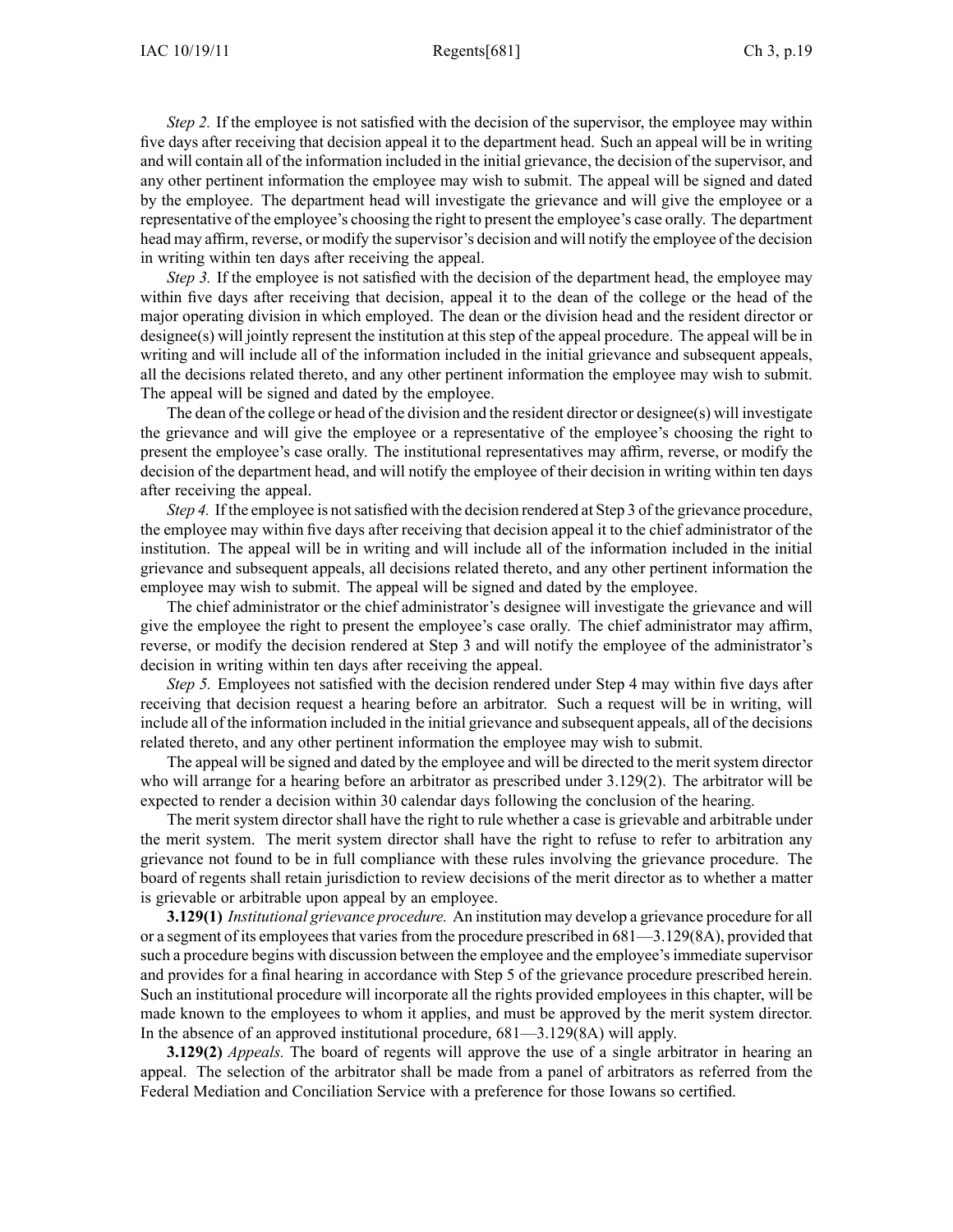The arbitrator will hear <sup>a</sup> dispute appealed to the last step of the grievance procedure and render <sup>a</sup> decision thereon subject only to review by the courts.

The arbitrator will establish procedures for the conduct of the hearing in <sup>a</sup> fair and informal manner that will afford each party reasonable and ample opportunity for case presentation and to rebut the presentation of the other. The arbitrator will be expected to render <sup>a</sup> decision to the involved parties and to the board of regents within the prescribed time.

> [Filed 7/12/71; amended 11/4/74] [Filed 11/19/75, Notice 10/6/75—published 12/15/75, effective 1/19/76] [Filed 4/4/77, Notice 2/23/77—published 4/20/77, effective 5/25/77] [Filed 9/24/80, Notice 8/6/80—published 10/15/80, effective 11/19/80] [Filed 8/20/82, Notice 6/23/82—published 9/15/82, effective 10/20/82] [Filed 9/23/83, Notice 8/3/83—published 10/12/83, effective 11/16/83] [Filed without Notice 8/21/85—published 9/11/85, effective 10/16/85] [Filed 3/29/88, Notice 2/10/88—published 4/20/88, effective 5/25/88] [Filed 9/29/89, Notice 7/26/89—published 10/18/89, effective 11/22/89] [Filed 7/24/95, Notice 6/7/95—published 8/16/95, effective 9/20/95] [Filed 9/24/04, Notice 7/21/04—published 10/13/04, effective 11/17/04]

**681—3.130** to **3.139** Reserved.

## VACATIONS AND LEAVES OF ABSENCE

**681—3.140(8A) Attendance.** Employing departments will establish work schedules and other regulations regarding attendance that they deem necessary in accordance with these rules and the policy and rules of their institution, and such schedules and rules will be made known to affected employees.

**681—3.141(8A) Vacations.** Permanent and probationary employees will accrue and take vacations as provided by law. Employees will be entitled to take only that vacation time which they have accrued and while employee preferences will be given major consideration, employing departments will have final authority to schedule vacations.

Permanent and probationary part-time employees will accrue vacation in an amount equivalent to their fractional employment. An employee who is transferred, promoted or demoted from one position to another position under this system will not lose any accumulated vacation time as <sup>a</sup> result thereof.

**681—3.142(8A) Holidays.** Permanent and probationary employees will be granted holidays approved by the board of regents.

**681—3.143(8A) Sick leave.** Permanent and probationary employees will accrue sick leave as provided by law and will be entitled to such leave on presentation of satisfactory evidence. Permanent part-time employees will accrue sick leave in an amount equivalent to their fractional employment, and no employees will be granted sick leave in excess of their accumulation.

An employee who is transferred, promoted or demoted from one position to another position under this system will not lose any accumulated sick leave as <sup>a</sup> result thereof.

A permanen<sup>t</sup> employee who has recovered after exhausting all accumulated sick leave and vacation time and has <sup>a</sup> medical release to return to work will, at the employee's request, be placed on the reemployment list for the class the employee previously occupied and on reemployment lists for lower level classes for which the employee is qualified in accordance with 681—3.67(8A) to 681—3.70(8A) for <sup>a</sup> period of up to two years from the date the employee was released to return to work. Such employee acceptance of reemployment in <sup>a</sup> lower class will not affect the employee's standing on the reemployment list for the class that the employee formerly occupied. If reemployment occurs within two years of an employee's release to return to work following <sup>a</sup> medically related disability, prior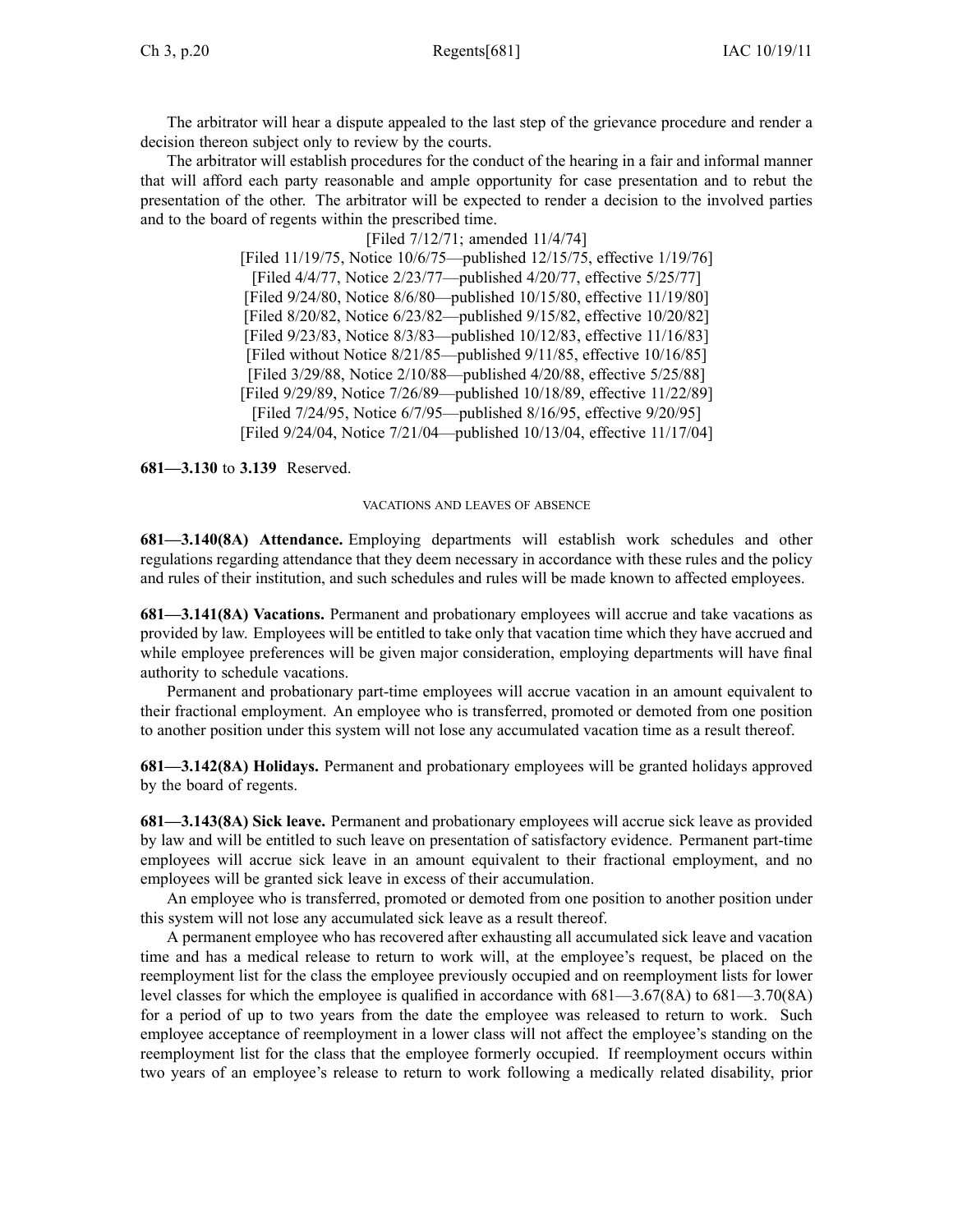service credit shall be restored. After two years on the reemployment eligibility list, the employee's name shall be removed. [**ARC 9812B**, IAB 10/19/11, effective 11/23/11]

**681—3.144(8A) Military leave.** Permanent and probationary employees will be granted military leave as provided by law, with pay not to exceed 30 calendar days in <sup>a</sup> calendar year.

**681—3.145(8A) Family leave.** Eligible employees will be granted family leave in accordance with federal law and board of regents and institutional policies and procedures.

**681—3.146(8A) Court and jury service.** When, in obedience to the subpoena or direction by proper authority, employees appear as witnesses or serve as members of juries in any public or private litigation, they will be entitled to their regular compensation provided they surrender to their employing institution any pay they receive, other than reimbursement for travel or personal expenses, for such service.

**681—3.147(8A) Voting leave.** If an employee's working hours do not allow <sup>a</sup> three-hour period outside of working hours during which the polls are open, any person entitled to vote in <sup>a</sup> public election is entitled to time off from work with pay on any public election day for <sup>a</sup> period not to exceed three hours in length. Application for time off for voting should be made to the employee's supervisor prior to election day. The time to be taken off may be designated by the supervisor.

**681—3.148(8A) Family care and funeral leave.** An employing department will, when satisfied by evidence presented, gran<sup>t</sup> an employee time off with pay:

1. Not to exceed three days for each occurrence in the case of death in the employee's immediate family;

2. Not to exceed one day for each occurrence for service as <sup>a</sup> pallbearer at the funeral of <sup>a</sup> person not <sup>a</sup> member of the employee's immediate family; and

3. Not to exceed 40 hours <sup>a</sup> year for the care of or necessary attention of ill or injured members of the employee's immediate family. Employees may carry over up to 40 hours of unused family care leave to the next year, for <sup>a</sup> maximum utilization of 80 hours in the next year.

All such time off will be charged to the employee's sick leave and will not be granted in excess of the employee's accrued leave. For the purpose of this rule, "immediate family" is defined as the employee's spouse, children, grandchildren, foster children, stepchildren, legal wards, parents, grandparents, foster parents, stepparents, brothers, foster brothers, stepbrothers, sons-in-law, brothers-in-law, sisters, foster sisters, stepsisters, daughters-in-law, sisters-in-law, aunts, uncles, nieces, nephews, first cousins, corresponding relatives of the employee's spouse, and other persons who are members of the employee's household.

[**ARC 9812B**, IAB 10/19/11, effective 11/23/11]

**681—3.149(8A) Leave of absence without pay.** In the best interests of the institution and its employees and with approval of the resident director, <sup>a</sup> department head may gran<sup>t</sup> an employee's requests for <sup>a</sup> leave of absence without pay for up to one year. With the same approval, such <sup>a</sup> leave may be extended for no more than one additional year.

On conclusion of <sup>a</sup> leave of absence without pay, employees, if qualified, will be returned to the position from which they were granted leave or to another position in the same class. If such <sup>a</sup> position no longer exists, the layoff provisions of these rules will take effect.

**681—3.150(8A) Election leave.** Employees who become candidates for public office will be granted election leaves as provided by law.

**681—3.151(8A) Disaster service volunteer leave.** Subject to the approval of the appointing authority, an employee who is <sup>a</sup> certified disaster service volunteer for the American Red Cross may, at the reques<sup>t</sup> of the American Red Cross, be granted leave with pay to participate in disaster relief services relating to <sup>a</sup> disaster in the state of Iowa. Such leave shall be only for hours regularly scheduled to work and shall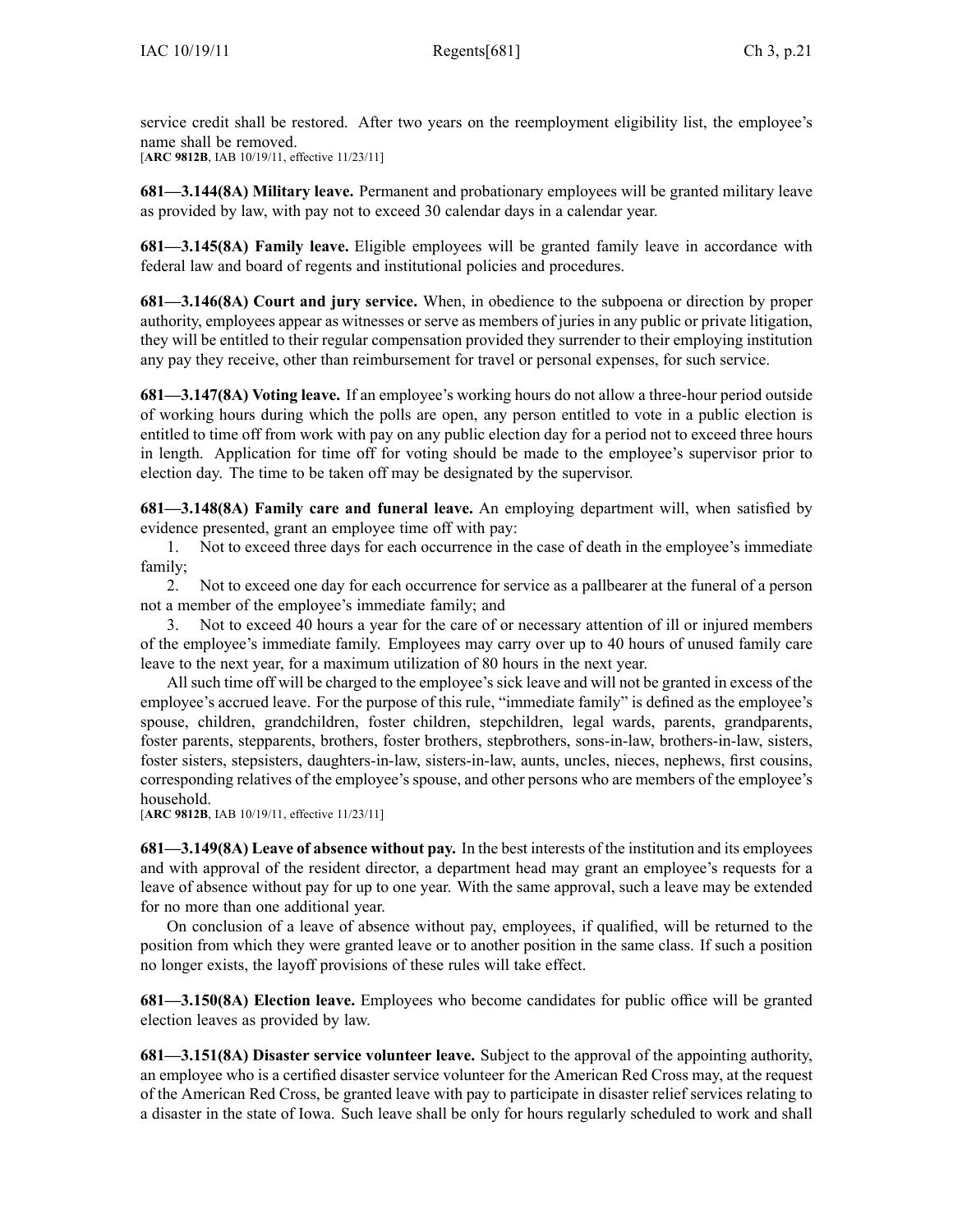not be for more than 15 workdays in <sup>a</sup> fiscal year. Employees granted such leave shall not lose any rights or benefits of employment while on such leave. An employee while on leave under this rule shall not be deemed to be an employee of the state for purposes of workers' compensation or for the purposes of the Iowa tort claims Act.

This rule is intended to implement Iowa Code Supplement section 8A.413 and Iowa Code section 262.9(2).

[Amended 7/13/71, 7/17/72, 9/21/72] [Filed 11/19/75, Notice 10/6/75—published 12/15/75, effective 1/19/76] [Filed 12/8/75, Notice 11/3/75—published 12/29/75, effective 2/2/76] [Filed 4/26/76, Notice 3/22/76—published 5/17/76, effective 6/21/76] [Filed 4/4/77, Notice 2/23/77—published 4/20/77, effective 5/25/77] [Filed emergency 7/15/77—published 8/10/77, effective 7/16/77] [Filed emergency 2/1/78 after Notice 10/5/77—published 2/22/78, effective 2/1/78] [Filed emergency 6/29/78—published 7/26/78, effective 7/1/78] [Filed 9/10/79, Notice 7/25/79—published 10/3/79, effective 11/7/79] [Filed without Notice 8/21/85—published 9/11/85, effective 10/16/85] [Filed  $7/24/95$ , Notice  $6/7/95$ —published  $8/16/95$ , effective  $9/20/95<sup>1</sup>$ [Filed emergency 9/21/95—published 10/11/95, effective 9/22/95] [Filed 5/23/02, Notice 4/3/02—published 6/12/02, effective 7/17/02] [Filed 9/24/04, Notice 7/21/04—published 10/13/04, effective 11/17/04] [Filed 12/14/05, Notice 10/12/05—published 1/4/06, effective 2/8/06] [Filed ARC 9812B (Notice ARC 9597B, IAB 7/13/11), IAB 10/19/11, effective 11/23/11] 681—CHAPTER 3 CUMULATIVE HISTORY [Filed 5/11/71; amended 7/12/71, 7/13/71, 6/14/72, 7/17/72, 9/21/72, 8/17/73, 8/15/74, 11/4/74, 3/11/75] [Emergency amendment filed 10/23/75—published 11/3/75, effective 10/23/75] [Filed 11/19/75, Notice 10/6/75—published 12/15/75, effective 1/19/76] [Filed 12/8/75, Notice 11/3/75—published 12/29/75, effective 2/2/76] [Filed 4/26/76, Notice 3/22/76—published 5/17/76, effective 6/21/76] [Filed 4/4/77, Notice 2/23/77—published 4/20/77, effective 5/25/77] [Filed emergency 7/15/77—published 8/10/77, effective 7/16/77] [Filed emergency 2/1/78 after Notice 10/5/77—published 2/22/78, effective 2/1/78] [Filed emergency 6/29/78—published 7/26/78, effective 7/1/78] [Filed 9/10/79, Notice 7/25/79—published 10/3/79, effective 11/7/79] [Filed 9/24/80, Notice 8/6/80—published 10/15/80, effective 11/19/80] [Filed emergency 12/29/80—published 1/21/81, effective 1/2/81] [Filed 5/6/82, Notice 3/31/82—published 5/26/82, effective 6/20/82] [Filed 8/20/82, Notice 6/23/82—published 9/15/82, effective 10/20/82] [Filed 9/23/82, Notice 8/3/83—published 10/12/83, effective 11/16/83] [Filed emergency 6/15/84—published 7/4/84, effective 7/1/84] [Filed 10/2/84, Notice 7/4/84—published 10/24/84, effective 11/28/84] [Filed 2/22/85, Notice 12/19/84—published 3/13/85, effective 4/17/85] [Filed without Notice 8/21/85—published 9/11/85, effective 10/16/85] [Filed emergency 10/2/85—published 10/23/85, effective 10/4/85] [Filed emergency 6/13/86—published 7/2/86, effective 7/1/86] [Filed 3/29/88, Notice 2/10/88—published 4/20/88, effective 5/25/88] [Filed 3/31/88, Notice 1/27/88—published 4/20/88, effective 5/25/88] [Filed 5/27/88, Notice 4/20/88—published 6/15/88, effective 7/20/88] [Filed 9/29/89, Notice 7/26/89—published 10/18/89, effective 11/22/89] [Filed 1/19/90, Notice 11/15/89—published 2/7/90, effective 3/14/90] [Filed 7/19/90, Notice 6/13/90—published 8/8/90, effective 9/12/90] [Filed 9/24/92, Notice 8/5/92—published 10/14/92, effective 11/18/92]